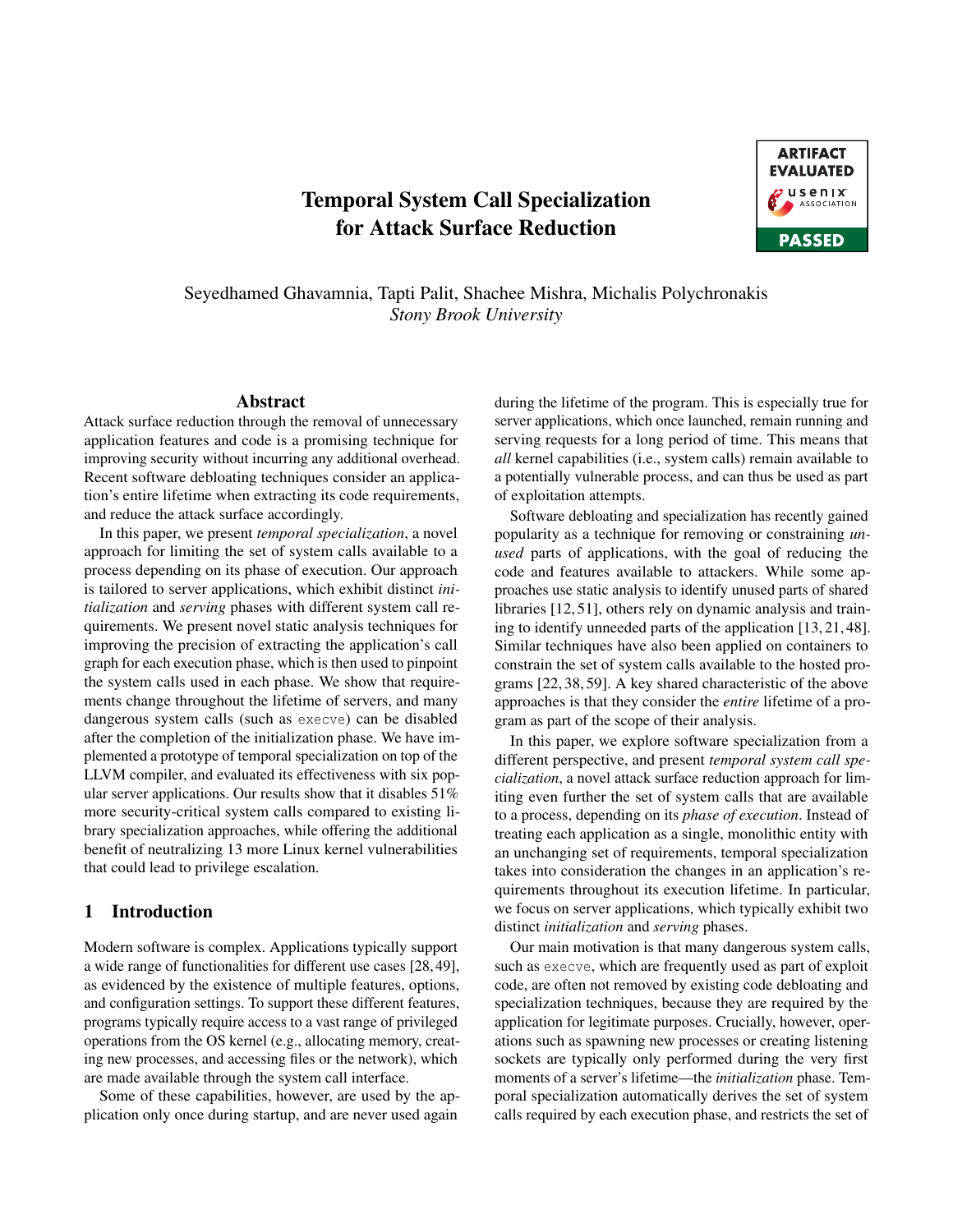available system calls once the server enters its stable serving phase. This significantly reduces the set of system calls available to an attacker.

A crucial requirement for pinpointing the system calls required in each phase is to construct a sound and precise call graph. As most server applications are developed using C/C++, which support indirect function invocations, we must rely on static code analysis to resolve the possible targets of indirect call sites. Unfortunately, the state-of-the-art implementations of points-to analysis algorithms suffer from severe imprecision and overapproximation, which eventually results in the inclusion of many spurious system calls that are not actually used. To address this challenge, we propose two pruning mechanisms that remove spurious edges from the derived call graph, significantly improving its *precision* while retaining its *soundness*. After identifying the system calls needed in each phase, we use Seccomp BPF to block any system calls that are not needed anymore after the completion of the initialization phase, thereby removing them from the process' attack surface.

We implemented a prototype of temporal specialization for Linux on top of LLVM, and evaluated it with six popular applications (Nginx, Apache Httpd, Lighttpd, Bind, Memcached, and Redis). We show that many dangerous system calls, such as execve, can be disabled after the application enters its serving phase, i.e., when the server application starts handling client requests and becomes susceptible to attacks. Our results show that temporal specialization disables 51% more security-critical system calls compared to existing library specialization approaches [\[12,](#page-14-0) [51\]](#page-16-1), while in many cases it does not leave room for evasion using alternative system call combinations. As an added benefit, 53 Linux kernel vulnerabilities are neutralized by removing system calls which serve as entry points for triggering them, 13 of which are not preventable by library specialization.

Our work makes the following main contributions:

- 1. We propose a novel temporal system call specialization approach that considers the different operational characteristics of server applications throughout their different execution phases.
- 2. We present type-based and address-taken-based pruning mechanisms to improve the precision of static analysis techniques for call graph construction.
- 3. We evaluate our prototype implementation with six popular applications and a diverse set of 567 shellcode and 17 ROP payload samples, demonstrating its effectiveness in blocking exploit code, as well as in reducing the exposed attack surface of the underlying kernel.

Our prototype implementation is publicly available as an open-source project at [https://github](https://github.com/shamedgh/temporal-specialization).com/shamedgh/ [temporal-specialization](https://github.com/shamedgh/temporal-specialization).

## 2 Background and Motivation

User-space applications rely on the system call API to interact with the OS. The Linux kernel v4.15 used in this work provides 333 system calls, while its latest version 5.6 (as of June 2020) provides 349. Applications, however, typically rely only on a subset of these system calls for their operation. Moreover, their requirements change according to the *phase* of execution, e.g., whether the application is being initialized or serving requests. From a security perspective, this overabundance of system calls allows an attacker to i) use the additional system calls to carry out malicious operations as part of exploiting a vulnerability, and ii) exploit underlying kernel vulnerabilities triggered through system calls and achieve privilege escalation [\[22,](#page-15-2) [31,](#page-15-4) [32\]](#page-15-5).

#### <span id="page-1-0"></span>2.1 Static vs. Temporal API Specialization

Previous works in attack surface reduction [\[21,](#page-15-1) [26,](#page-15-6) [34,](#page-15-7) [48,](#page-16-2) [50\]](#page-16-4) consider the entire application lifetime, and remove functionality that will never be used at any point. When considering the execution phases of typical server applications, however, we observe that further specialization can be achieved.

In particular, servers typically start handling client requests after performing a series of one-time operations for setting up the process. This *initialization phase* mainly consists of operations such as parsing configuration files, binding network ports, and forking worker processes. After the completion of these tasks, the server enters its main long-term *serving phase* for handling client requests. In this stable state, the server typically performs operations such as reading from and writing to sockets or files, managing memory, and allocating tasks to the worker processes. Nginx [\[7\]](#page-14-2) is an example of a server which exhibits this behavior. Depending on whether it is started in "single-process" or "multi-process" mode, Nginx either executes the function ngx\_single\_process\_cycle, or forks the configured number of worker processes, each of which invokes the function ngx\_worker\_process\_cycle. Both functions mark the beginning of the serving phase by entering an infinite loop that processes client requests.

The operations performed in these two phases are distinctively different, and thus the required system calls for carrying them out are also different. For example, if a server only creates a fixed set of long-lived worker processes during the initialization phase, it will not need access to system calls such as fork and execve during the serving phase.

Figure [1](#page-2-0) shows a simplified view of the call graph for Apache httpd [\[15\]](#page-14-3), one of the most popular open source web servers. The different shapes correspond to application functions, library functions, and system calls. The initialization phase begins with main, and this phase performs operations such as binding and listening to sockets, and spawning the worker processes through calls to fork and execve. The forked worker processes begin execution at the func-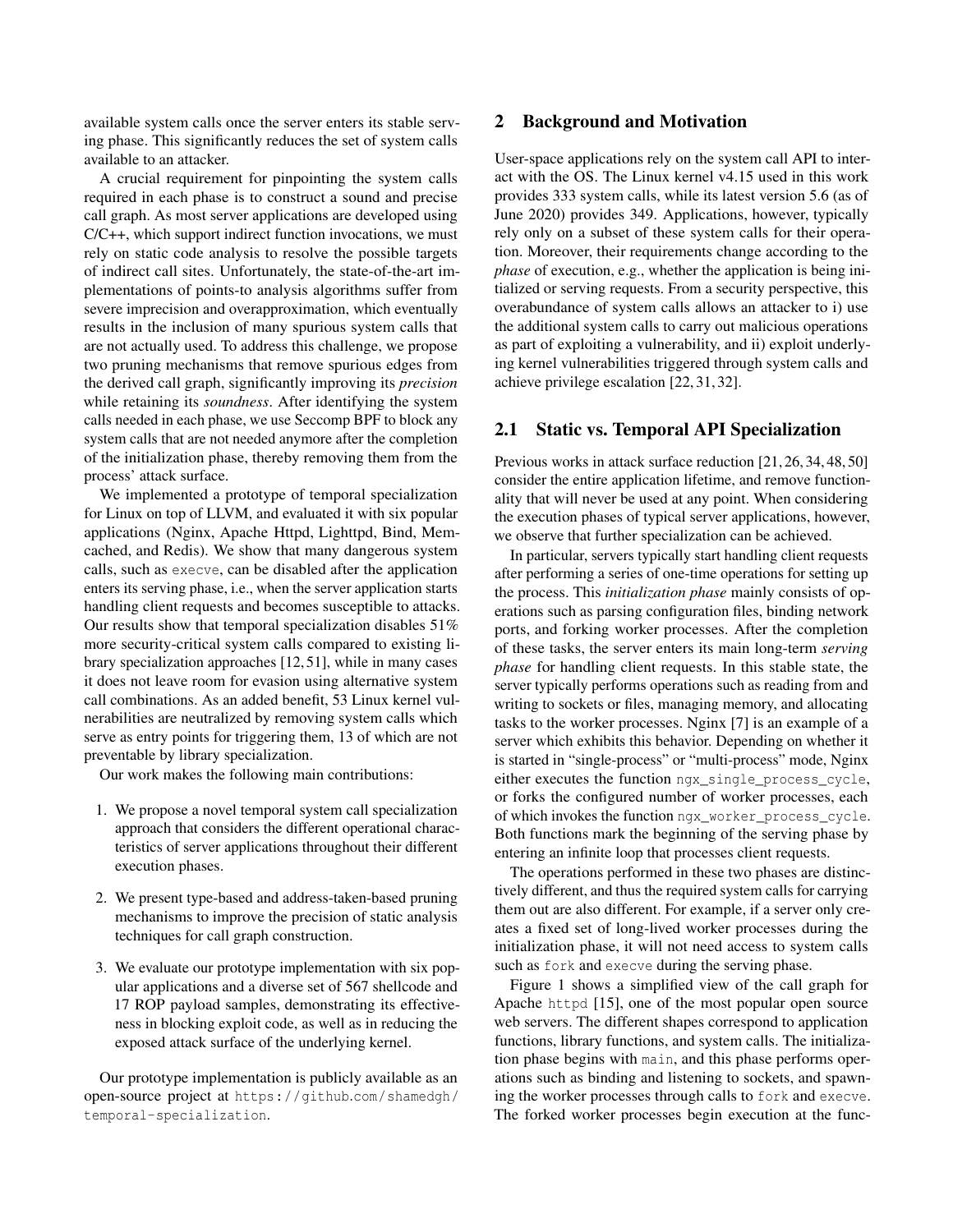<span id="page-2-0"></span>

Figure 1: Library debloating [\[12,](#page-14-0)[51\]](#page-16-1) can only remove system calls that are never used during the entire lifetime of the application (top left). Temporal specialization removes additional system calls that are never used *after* the initialization phase (top right).

tion child\_main, which denotes the beginning of the serving phase. During this phase, the application performs tasks such as allocating buffers and handling I/O operations.

Library debloating techniques [\[12,](#page-14-0) [51\]](#page-16-1) analyze the code of a given application to identify and remove parts of the linked libraries that are not needed by the application, thereby creating specialized versions of each library. However, they consider the entire lifetime of the application, and therefore, in the example of Figure [1,](#page-2-0) are unable to prevent access to system calls such as fork and execve—crucial for attackers' exploit code—as they are used during the initialization phase.

# 2.2 Seccomp BPF

Seccomp BPF [\[8\]](#page-14-4) is a mechanism provided by the Linux kernel for restricting the set of system calls that are accessible by user-space programs. Specifically, Seccomp BPF uses the Berkeley Packet Filter language [\[40\]](#page-15-8) for allowing developers to write programs that act as system call filters, i.e., BPF programs that inspect the system call number (as well as argument values, if needed) and allow, log, or deny the execution of the respective system call. Applications can apply Seccomp BFP filters by invoking either the prctl or seccomp system call from within their own process. After doing so, all system call invocations from within the process itself or any forked child processes will be checked against the installed filters to grant or reject permission. We use this mechanism to reduce the set of system calls available to programs after the completion of their initialization phase.

### 3 Threat Model

We consider remote adversaries armed with a vulnerability that allows arbitrary code execution. Temporal system call specialization does not rely on any other exploit mitigations, but as an attack surface reduction technique, it is meant to

be used along with other code specialization techniques. Our technique limits the set of system calls an attacker can invoke. Therefore, any exploit code (e.g., shellcode or ROP payload) will have limited capabilities, and will not be able to invoke system calls that are not needed by the server after its initialization phase. These typically include security-critical system calls that can be used to spawn additional services, execute shell commands, and so on. Preventing access to these system calls also effectively neutralizes the corresponding kernel code, which may contain vulnerabilities that can lead to privilege escalation [\[39\]](#page-15-9)—an attacker cannot trigger those vulnerabilities to compromise the kernel, as the respective system calls cannot be invoked in the first place.

Time-of-check to time-of-use (TOCTTOU) [\[60\]](#page-16-5) and other race condition attacks are out of the scope of this work.

# 4 Design

Our goal is to reduce the number of system calls available to attackers once a server application has finished its initialization phase, and thus reduce the exposed attack surface. Disabling system calls that remain unused during the serving phase requires the identification of those system calls that the application uses during the initialization phase, and does not need afterwards. To achieve this, our approach performs the following steps, illustrated in Figure [2.](#page-3-0)

- Build a *sound* call graph of the application, and derive the list of imported functions from external libraries.
- Map the application call graph, as well as the imported external library functions, to system calls.
- Use programmer-supplied information about the functions that mark the beginning of the initialization and serving phases, respectively, to derive the call graph of each of these phases of execution.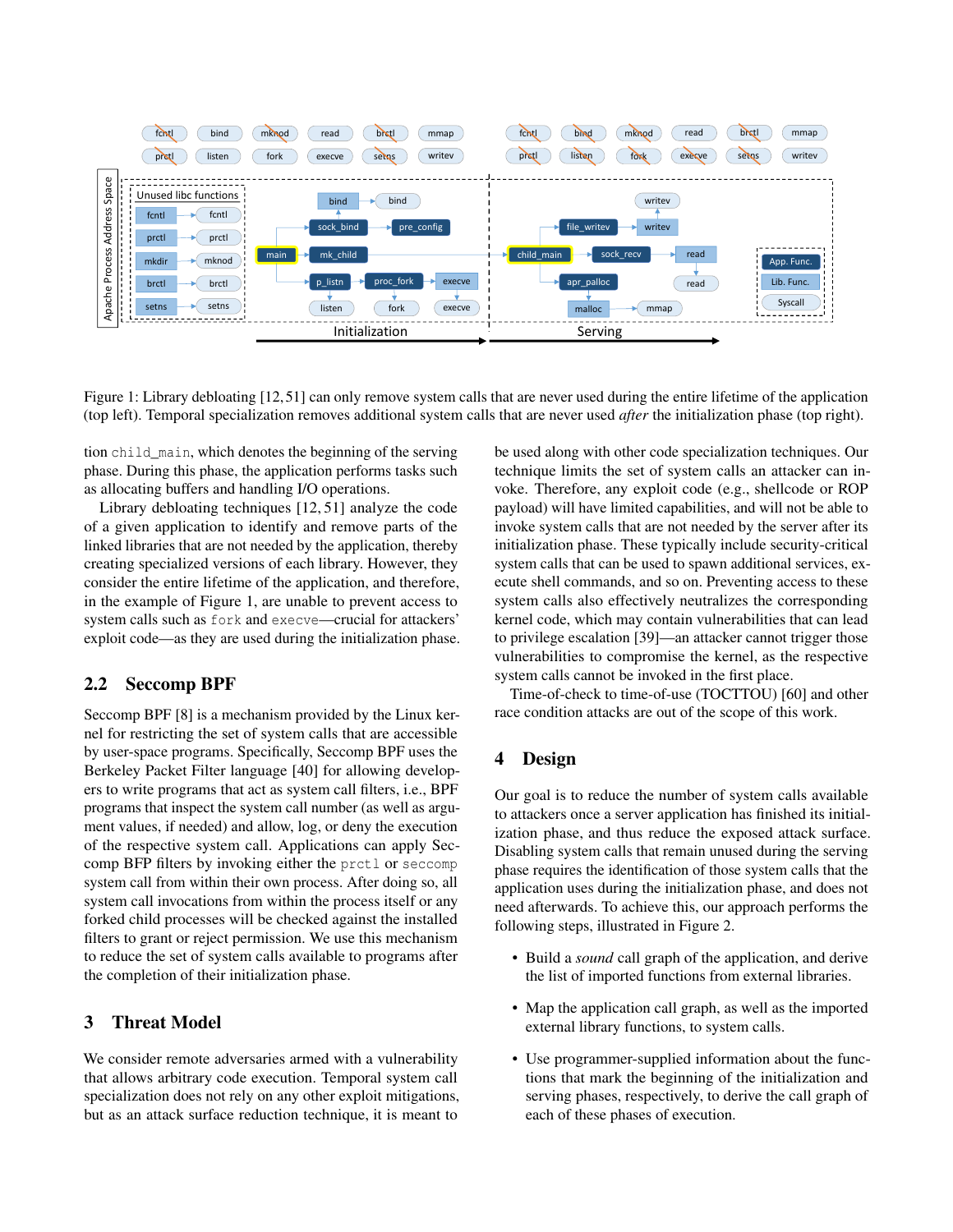<span id="page-3-0"></span>

Figure 2: Overview of the process for generating a sound call graph to identify the system calls required by each execution phase.

- Based on these call graphs, identify the list of system calls required by each phase.
- Create Seccomp filters to restrict the use of unneeded system calls, and apply them right after the end of the initialization phase.

## 4.1 Identifying the Transition Point

We require an expert to identify the *boundary* where the program transitions from the initialization phase to the serving phase, and pass it to our toolchain through a configuration file. This is the point where the server begins its main operation and its system call requirements change. As discussed in Section [2.1,](#page-1-0) in many applications, such as Apache Httpd [\[15\]](#page-14-3) and Nginx [\[7\]](#page-14-2), the transition takes place after the server's main process forks, and child processes are created. In others, such as Memcached [\[4\]](#page-14-5), which use an event-driven model, this transition takes place at the beginning of the event loop that handles client requests. In case of Apache Httpd, as shown in Figure [1,](#page-2-0) this transition boundary is defined by the function child\_main, and once execution reaches this function, many system calls are no longer needed.

Although identifying this transition boundary could perhaps be automated based on heuristics or dynamic analysis, we did not invest the effort to develop such a capability, as this needs to be done only once per application. Manually pinpointing the entry point to the serving phase is relatively easy even if one is not familiar with a given code base. This is the only step where manual intervention is required.

# <span id="page-3-1"></span>4.2 Call Graph Construction

Applications and libraries written in C/C++ often use indirect function calls via function pointers. For example, the libapr and libapr-util libraries used by Apache Httpd, use function pointers to register custom memory allocation functions, to register callbacks, and to provide other functionalities that allow the programmer to customize the library. Resolving these indirect function calls in a sound and precise manner is therefore critical for identifying the system calls needed by the application.

Points-to analysis is a static code analysis technique for deriving the possible targets of pointers in a program, and is necessary to soundly identify the target functions of indirect function calls. We use the well-known Andersen's points-to analysis algorithm [\[14\]](#page-14-6) for this purpose.

Applying Andersen's algorithm to the source code of an application generates a sound call graph, in which all indirect call sites are resolved. However, like all static analysis techniques, points-to analysis suffers from imprecision and overapproximation. For example, Apache's function ap\_run\_pre\_config contains an indirect function call. Andersen's points-to analysis reports 136 targets for this function pointer. We manually verified that only seven targets can actually be executed, and the rest 129 are spurious targets that were included due to the imprecision of the analysis.

Previous works [\[14,](#page-14-6) [27\]](#page-15-10) have extensively discussed the challenges of scalable and accurate points-to analysis, and an in-depth discussion of these issues is out of the scope of this paper. However, we briefly describe the different sources of overapproximation we faced in our problem space, along with how we mitigated them.

#### 4.2.1 Points-to Analysis Overapproximation

Points-to analysis can be modeled with multiple types of sensitivity, which reflect how objects in memory are modeled. These include *field sensitivity*, *context sensitivity*, and *path sensitivity*. An analysis algorithm employing a higher degree of sensitivity will provide more precise results, and in turn will allow us to gain a more fine-grained view into the system calls required by each execution phase. However, using higher degrees of sensitivity has the fundamental problem of increasing the analysis time, while it requires significant effort to implement such a capability. For example, the popular implementation of Andersen's algorithm, SVF [\[55\]](#page-16-6), supports field sensitivity (it models every field of a struct type uniquely), but not context sensitivity or path sensitivity. This results in imprecision in the results of the points-to analysis.

*Context-sensitive* analysis considers the calling context when analyzing the target of a function call. When the same function is invoked from different call sites, each function call gets its own "context" and is analyzed independently of the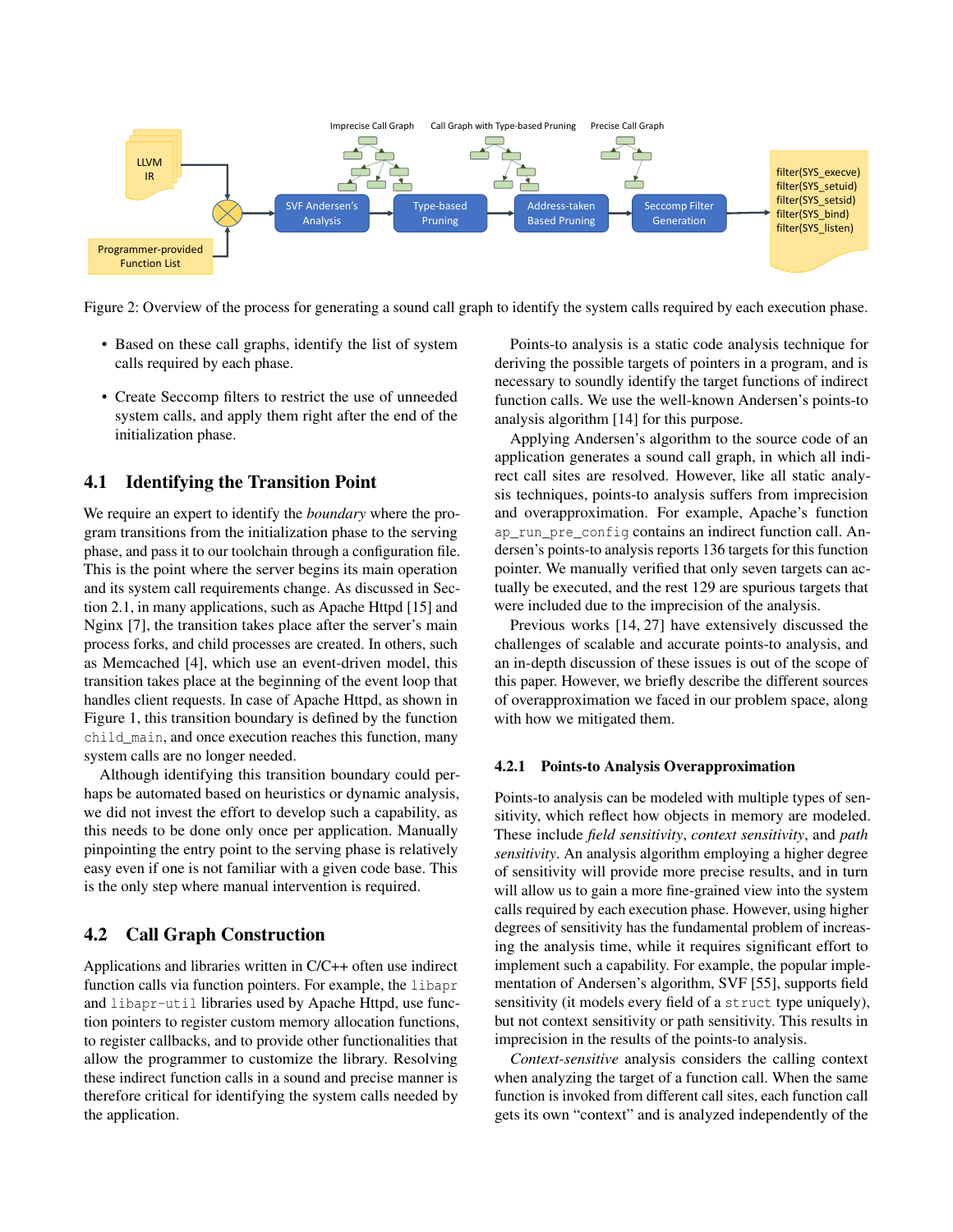other function calls. This prevents return values of the called function from propagating into unintended call sites, leading to imprecision. This is critical for functions that allocate or reassign objects referenced by their arguments, or functions that return pointers. Lack of context sensitivity in such cases causes the propagation of analysis results to *all* call sites and *all* return sites of these functions. For example, to allocate memory, Nginx uses a wrapper around memory allocation routines (e.g., malloc), called ngx alloc. Because the analysis used by SVF is not context sensitive, its results contain significant overapproximation.

Similarly to context sensitivity, the lack of *path sensitivity* also causes overapproximation in the results of the pointsto analysis. Path-sensitive points-to analysis takes into account the predicates of the branch conditions in the control flow graph of the program when solving pointer constraints. Without path sensitivity, the analysis cannot reason about the predicate conditions of a branch.

During our analysis of popular servers, we observed that it was common for libraries (e.g., libapr) to provide an option to insert *optional* callback functions at various stages of the life cycle of the library. These callbacks are implemented as indirect function calls, and their call sites are guarded by NULL checks on the callback function pointer. We call these *guarded indirect call sites*, and discuss them further in Section [4.2.3.](#page-4-0)

Due to the lack of context sensitivity, even if no callback function is registered, the points-to analysis can return spurious targets for the guarded indirect call site. Due to the lack of path sensitivity, the analysis cannot detect that the call site is in fact guarded, and will be skipped at runtime. Figure [3](#page-5-0) shows an example of a guarded indirect call site. The imprecise call graph contains a spurious edge to piped\_log\_maintenance from a guarded indirect call site accessible in the serving phase. As this function contains a call to the execve system call, the overapproximation would prevent it from being removed in the serving phase. Similarly, the lack of context sensitivity and path sensitivity causes overapproximation in the number of possible targets for all indirect call sites, even if they are not optional callback functions guarded by NULL checks. A more detailed discussion on overapproximation in points-to analysis is available in Appendix [A.](#page-17-0)

To reduce the overapproximation that the lack of context and path sensitivity introduces in our analysis, and consequently increase the number of system calls that can be removed in the serving phase, we implemented two filtering schemes that prune spurious call edges based on *argument types* and *taken addresses*.

#### <span id="page-4-1"></span>4.2.2 Pruning Based on Argument Types

A naive implementation of Andersen's points-to analysis algorithm does not consider any semantics regarding the type of pointers while solving the constraint graph. For example, SVF's implementation of Andersen's algorithm considers the

number of arguments, but not their types, when solving indirect call sites. Due to the lack of context sensitivity and path sensitivity, the results of the points-to analysis often contain imprecision in the form of pointers of one type pointing to memory objects of a different type.

Similarly, when resolving targets for indirect function calls, the results of the points-to analysis often contain functions whose types of arguments do not match those of the call site. For example, in the imprecise call graph of Apache Httpd shown in Figure [3,](#page-5-0) the guarded indirect call site in function other\_child\_cleanup has two possible targets, piped log maintenance and event run, despite the fact that only the former matches the types of arguments of the guarded call site.

We have mitigated this problem by checking every indirect call site and pruning any call edges to functions with arguments whose types do not match those of the call site. To maintain soundness, when pruning based on argument types, we consider only arguments of struct type, as primitive types may have a mismatch due to reasons such as integer promotion. This simple mechanism is extremely effective in reducing the number of edges in our final call graph. Indicatively, for Nginx, it reduces the number of edges by 70%.

## <span id="page-4-0"></span>4.2.3 Pruning Based on Taken Addresses

Andersen's algorithm considers all functions in the program to be reachable from its entry point. We observed that this leads to an imprecision in the results of the resolution of indirect call sites, with the result set containing functions that are not accessible from main at all.

A function can be the target of an indirect call site only if its address is *taken* (and stored in a variable) at some point in the program. Consequently, if the address of a function is taken at some point in the program that is unreachable from main, it can never be a target of an indirect call.

Based on this intuition, we prune further the (still) overapproximated graph generated from the previous argument type based pruning step by first identifying all functions whose addresses are taken along any path that is accessible from the main function. This gives us all possible functions that can actually be targets of indirect calls. Using this list of potential address-taken functions, we visit each indirect call site in the program and prune all edges towards targets that do not have their address taken along any valid path.

Going back to the example of Figure [3,](#page-5-0) the address of piped\_log\_mnt is stored in a function pointer within the function start\_module, but start\_module is not reachable from the entry point of Apache Httpd. On the other hand, the function other\_child\_cleanup contains a guarded indirect call site, which first checks if that function pointer is not NULL, in which case then dereferences it to invoke the target function. At run time, this NULL check will always return false, and this indirect call site is never executed.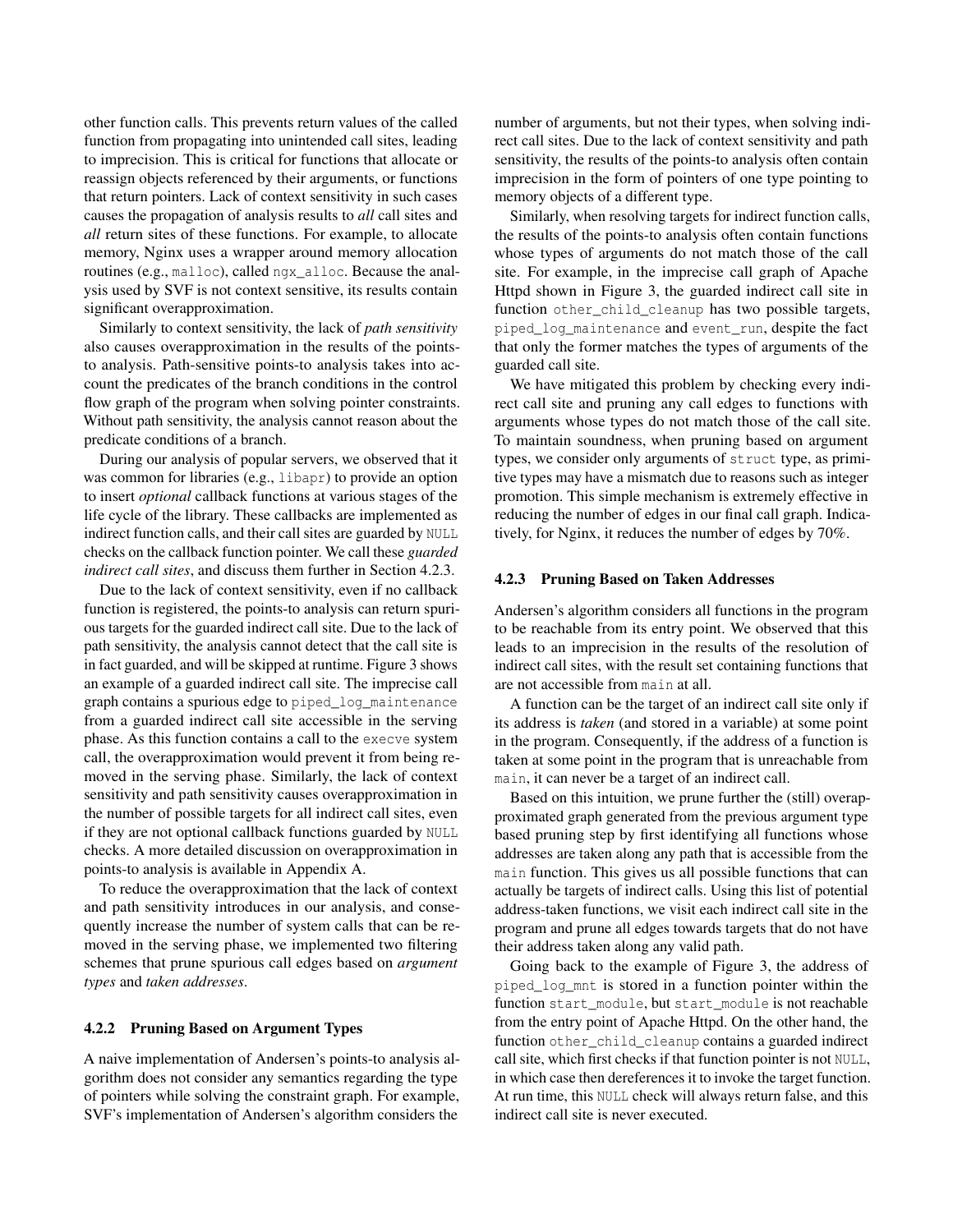<span id="page-5-0"></span>

Figure 3: The effect of pruning based on argument types and taken addresses on generating a precise call graph.

Path-insensitive points-to analysis cannot determine whether the guard NULL check will fail or not. However, as we prune indirect call sites based on address-taken functions, and given that the address of piped\_log\_mnt is never taken along any reachable path from main, we can correctly infer that this guarded indirect call site does not have any valid targets, and will be skipped at run time.

# 4.3 Mapping System Call Invocations to the Application Call Graph

System calls are typically invoked through the Libc library, which provides corresponding wrapper functions (e.g., the write Libc function invokes the SYS write system call). We map each exported Libc function to its relevant system call by first generating the call graph of the entire library, and then augmenting it with information about the system calls of each function as "leaves" on the generated call graph [\[22\]](#page-15-2).

In addition to using Libc wrappers, applications and libraries can also invoke system calls directly using the syscall() glibc function or the syscall assembly instruction—we handle both of these cases as well. Finally, we combine the Libc call graph with the call graphs of the main application and all its dependent libraries. Using the resulting unified graph, we extract the set of system calls required by the application for the initialization phase, and then for the serving phase, and identify the system calls that are not needed in the latter. We then use Seccomp to apply the respective filters at the beginning of the serving phase.

# 5 Implementation

In this section, we describe the implementation details of our framework for temporal system call specialization. Our framework currently supports server applications written in C. Although we currently support only Linux libraries and applications, the concept can easily be applied to other operating systems as well. We use the LLVM [\[3\]](#page-14-7) compiler toolchain

to statically analyze the code of the target application. Because Glibc does not compile with LLVM, we use the GCC toolchain for the compilation and analysis of Glibc.

# <span id="page-5-1"></span>5.1 Constructing a Sound Call Graph

Our goal is to identify the functions that may be invoked during the initialization and serving phases. To that end, the first step is to construct a sound and precise call graph for the whole application. Accurate points-to analysis for resolving the targets of indirect call sites is the most critical part of this process. We use SVF's [\[55,](#page-16-6) [56\]](#page-16-7) implementation of the Andersen's points-to analysis algorithm [\[14\]](#page-14-6). SVF operates on the LLVM intermediate representation (IR), so we first lower the C source code into the LLVM IR format using the clang compiler and by applying link-time optimization (LTO). We then run SVF on this generated bitcode.

As we discussed in Section [4.2,](#page-3-1) SVF's implementation of Andersen's algorithm is field sensitive, but not context sensitive or path sensitive, leading to significant imprecision. We also observed that in some cases, the lack of context and array index sensitivity causes objects to lose field sensitivity. We provide more details on this subtle issue in Appendix [A.](#page-17-0)

Solving these imprecision problems would fundamentally require implementing a context-sensitive, path-sensitive, and array-index-sensitive analysis, which increases the complexity of the points-to algorithm, and also requires significant programming effort. Instead, we implemented an alternative lightweight solution that simply prunes call edges in the call graph that are provably added as a result of imprecision.

#### 5.1.1 Pruning Based on Argument Types

SVF begins by iterating over all instructions in the IR bitcode, collecting constraints along the way, and adding them to the *constraint graph*. Then, it iterates over all constraints and solves each of them. At the end of each iteration, it checks if it can successfully find a new target for an indirect call site. For any new target found, it first checks if the number of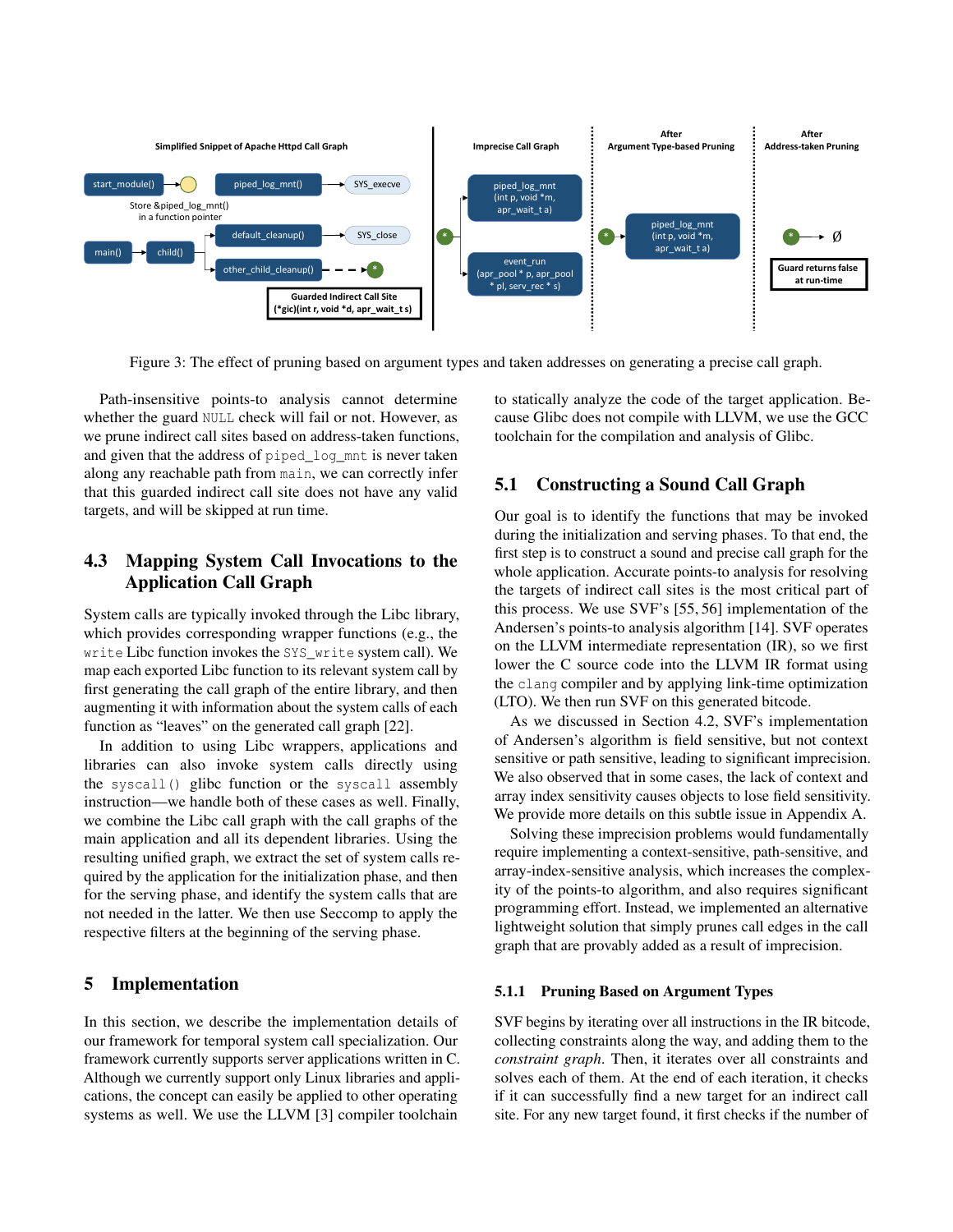arguments in the call site matches the number of arguments in the target function. In case they match (and the target function is not a variadic function), the analysis adds the target function as a possible target of the indirect call site. Then, it begins a new iteration to solve any additional constraints due to the newly discovered target function. As discussed in Section [4.2.2,](#page-4-1) this results in the inclusion of targets with the same number of arguments, but completely unrelated argument types. We modified SVF to take the argument type into account and only add functions as possible targets when the argument types match.

#### 5.1.2 Pruning Based on Taken Addresses

One of the downsides of using path-insensitive and contextinsensitive pointer analysis is that it cannot consider the state of the program when solving the points-to set constraints. In particular, as discussed in Section [4.2.3,](#page-4-0) if an indirect function call is guarded by a NULL check on a function pointer, and the function pointer is not initialized in any function that is reachable from the program's entry point, then the call will be skipped at run time. This is especially useful for modular programs, where initializing a module causes the address of one or multiple functions to be taken, and any housekeeping tasks related to that module are performed after doing the not-NULL check on their relevant function pointers. However, due to the imprecision of SVF's static analysis, its results include spurious targets for these guarded indirect call sites.

Using the call graph generated after argument type pruning, we record all functions whose addresses are stored into function pointers. A function's address can be stored into a pointer in three ways: i) by a direct store to a pointer, ii) when passed as an argument to another function, or iii) as part of the initialization of a constant global variable. We implemented an LLVM IR pass to extract functions that have their addresses taken via any of these cases. It traverses the call graph in a depth-first manner, starting at the main function, and analyzes every LoadInst IR instruction to check if the address of a function is being loaded from memory. To track functions passed as arguments to other functions, it iterates over every IR Value passed as an argument at a call site, and checks if it corresponds to a function. Finally, it iterates over all constant GlobalVariable objects in the IR to track whether a function is part of their initialized values. Based on the resulting set of address-taken functions, we remove any spurious targets at each indirect call site, while retaining all direct call sites without any modifications.

Algorithm [1](#page-6-0) summarizes the steps for both types of pruning based on argument types and taken addresses, which result in a much more precise call graph than the one provided by SVF. Once the final call graph is derived, the next and final step is to identify the system call invocations performed during the initialization phase and the serving phase.

Algorithm 1: Generation of Precise Call Graph Input: LLVM IR bitcode for the target application Output: *precise*\_*cg*: precise application call graph 1 Run SVF's Andersen points-to analysis to get the (overapproximated) call graph *cg*; 2 /\* Perform argument-type pruning \*/ <sup>3</sup> foreach Indirect-callsite *ic* in *cg* do <sup>4</sup> foreach Target *t* of *ic* in *cg* do 5 **i** if Argument types of *t* does **not** match that of *ic* then  $\begin{array}{|c|c|c|c|c|} \hline \hline \end{array}$  Prune target *t* for *ic*;  $7 \mid \cdot \cdot$  end 8 end 9 end 10  $addr\_taken\_fn\_set \leftarrow \emptyset;$ 11 *reachable\_functions*  $\leftarrow \emptyset$ ; <sup>12</sup> /\* Collect address-taken functions \*/ <sup>13</sup> Traverse *cg* depth-first, starting from main; <sup>14</sup> foreach Reachable function *f unc* from main do 15 *reachable\_functions* ∪ {*func*}; 16 end 17 **foreach** Function *f* in *reachable\_functions* **do** <sup>18</sup> foreach Address-taken function *f* \_*addr*\_*tk* in *f* do 19  $\vert$  *addr\_taken\_fn\_set*  $\cup$  {*f\_addr\_tk*};  $20$  end 21 end <sup>22</sup> /\* Perform address-taken pruning \*/ <sup>23</sup> foreach Indirect-callsite *ic* in *cg* do <sup>24</sup> foreach Target *t* of *ic* in *cg* do 25 **i** if  $t \notin addr\_taken\_fn\_set$  then 26 **Prune target** *t* for *ic*;  $27$  end  $28$  end 29 end 30  $precise_cg \leftarrow cg;$ 

# <span id="page-6-0"></span>5.2 Pinpointing System Call Invocations

System calls are typically invoked through library function calls implemented in the standard C library—the most common implementation of which is glibc. Since glibc cannot be compiled with LLVM, we do not use points-to analysis to generate the call graph and rely on a more overapproximated mechanism, which considers any function having its address taken as a potential target of any indirect call site in its own module. This is only performed once to generate the glibc call graph, and is then used for all applications.

We implemented an analysis pass written in GCC's RTL (Register Transfer Language) intermediate representation to extract the call graph and system call information from glibc. Our analysis pass first builds the call graph using the Egypt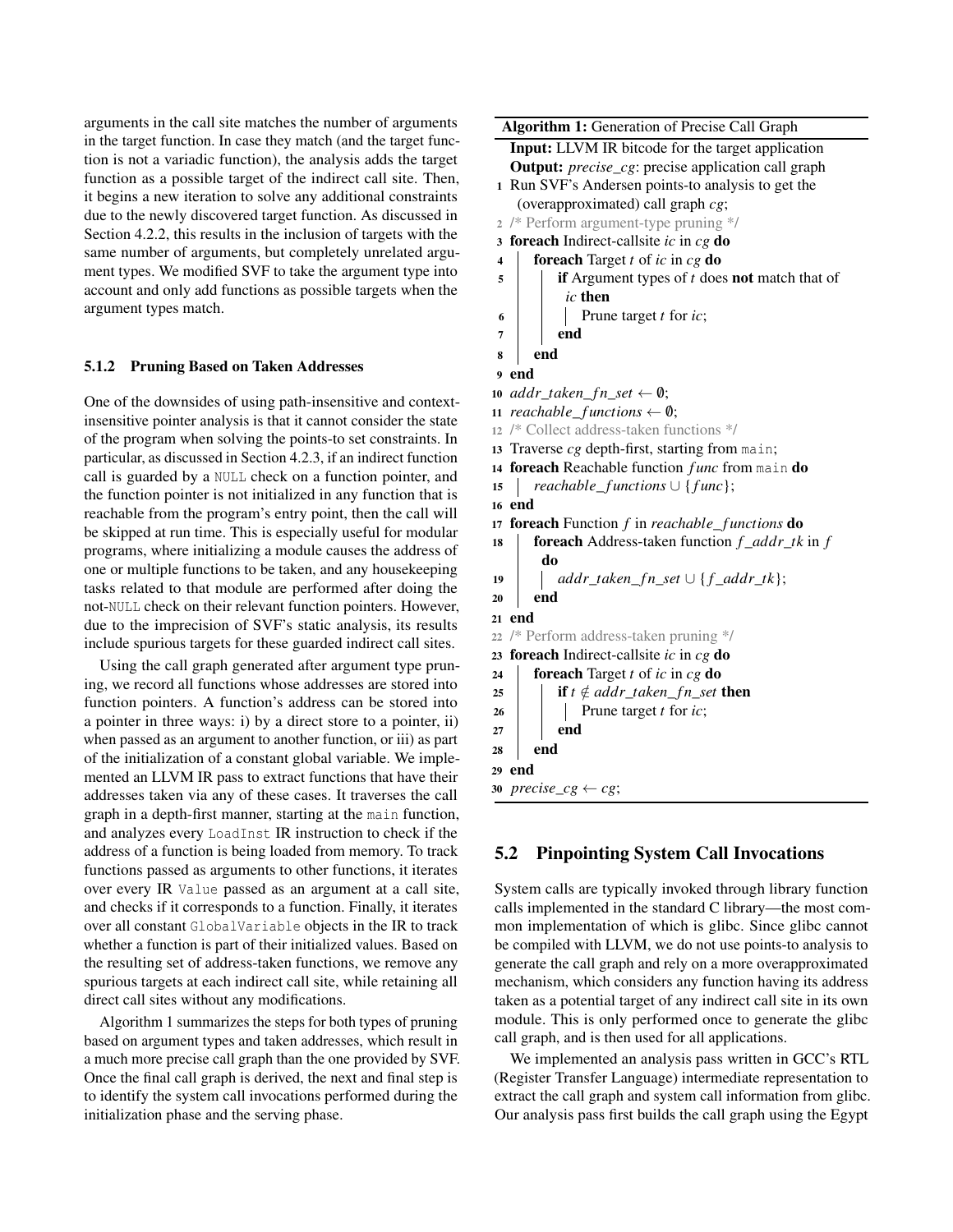tool [\[24\]](#page-15-11), which operates on GCC's RTL IR. Then, the analysis pass iterates over every call instruction in the IR and records any inline assembly code containing the native x86- 64 syscall instruction. These are then added as the "leaves" of the functions in the call graph.

In addition to making direct system calls via inlineassembly, glibc also makes system calls via *wrapper macros* such as T\_PSEUDO, T\_PSEUDO\_ERRNO, and T\_PSEUDO\_ERRVAL. We identify these wrappers and add the system calls invoked through them to the call graph.

Glibc also uses *weak symbols* and *versioned symbols* to support symbol versioning. Both weak\_alias and versioned\_symbol provide aliases for functions. We statically analyze the source code to collect all such aliases, and add them to the call graph. In this way we can map Glibc function calls to system calls.

System calls can also be invoked directly by the application through the syscall() glibc function, inline-assembly, or the use of assembly files. We analyze the IR bitcode of the application for invocations of the syscall() function, and add the corresponding syscall number information to the call graph. To track the directly invoked system calls in inline assembly, we analyze the LLVM IR for InlineAsm blocks. If an InlineAsm block contains the syscall instruction, we extract the system call number and add it to the functions that call the inline assembly block.

To scan assembly files for syscall instructions, we developed a tool that extracts the corresponding system call number. In 64-bit systems, the syscall instruction reads the system call number from the RAX register. Starting from every syscall instruction, we perform backwards slicing to identify the initialization point of RAX with the system call number. The process continues tracing backwards in the assembly code to find the value (or set of values) that RAX can take at runtime. While glibc does use inline assembly, we did not encounter any custom assembly-level system call invocations in the set of applications we evaluated.

Once we have mapped the Glibc interface to system calls, and have extracted the direct system calls, we combine this information with the previously generated precise call graph, to obtain the list of system calls required by the initialization phase and the serving phase.

## 5.3 Installing Seccomp Filters

Finally, we create and apply Seccomp filters that disable the unneeded system calls at the transition boundary from the initialization to the serving phase. We use the prctl system call to *install* the Seccomp filters. We currently require manual intervention to install the Seccomp filters, but this can be easily automated as part of the compilation process. Seccomp filters are expressed as BPF programs, and once installed, they cannot be modified. However, if the prctl system call is not blocked, then it is possible to install new Seccomp filters. When two installed BPF programs contradict each other, the least permissive of the two takes precedence. Therefore, once a system call is prohibited, the attacker cannot remove it from the deny list. For example, if invoking execve is prohibited, and an attacker is able to install another BPF program that allows it, the deny list will have priority and execve will remain blocked. Furthermore, an installed Seccomp filter cannot be uninstalled without killing the process it has been applied to.

As an additional safeguard, the invocation of the prctl and seccomp system calls is prohibited as part of our Seccomp filtering at the beginning of the serving phase, if the application no longer needs them. This means that an attacker cannot install any new filters at all once the serving phase begins.

## 6 Experimental Evaluation

The main focus of our experimental evaluation lies on assessing the *additional* attack surface reduction achieved by temporal specialization compared to library specialization techniques, and evaluating its security benefits. For all experiments, we used a set of six very popular server applications: Nginx, Apache Httpd, Lighttpd, Bind, Memcached, and Redis.

Existing library specialization techniques [\[12,](#page-14-0) [51\]](#page-16-1) only remove unused code, and do not actually perform any kernelbacked system call filtering (e.g., using Seccomp). That is, although the Libc functions corresponding to some system calls may be removed, the attacker is still able to directly invoke those system calls, e.g., as part of injected shellcode or a code reuse payload. Still, such a capability is relatively easy to implement once the unused Libc functions have been identified. In fact, for our evaluation purposes, we developed our own library specialization tool, similar to piecewise compilation [\[51\]](#page-16-1), and on top of it implemented the capability of applying Seccomp filters to actually block the execution of system calls that correspond to removed Libc functions (unless they are also invoked directly by other parts of the application, in which case they cannot be disabled). Piecewise compilation leverages the SVF [\[55\]](#page-16-6) tool to perform pointsto analysis and generate the call graph for each library. Our custom library specialization tool also uses SVF to create call graphs for each library and further extends them to extract the list of system calls required for each application.

For our security evaluation, we explore two aspects of the protection offered by temporal specialization. First, we evaluate its effectiveness in blocking exploit code using a large set of shellcode and ROP payload samples. To account for potential evasion attempts using alternative system call combinations, we also exhaustively generate all possible variants of each sample. Second, given that system calls are the gateway to exploiting kernel vulnerabilities, we also look into the number of Linux kernel CVEs that are neutralized once the relevant system calls have been blocked.

We also validated the correctness of our implementation by applying temporal specialization and running each application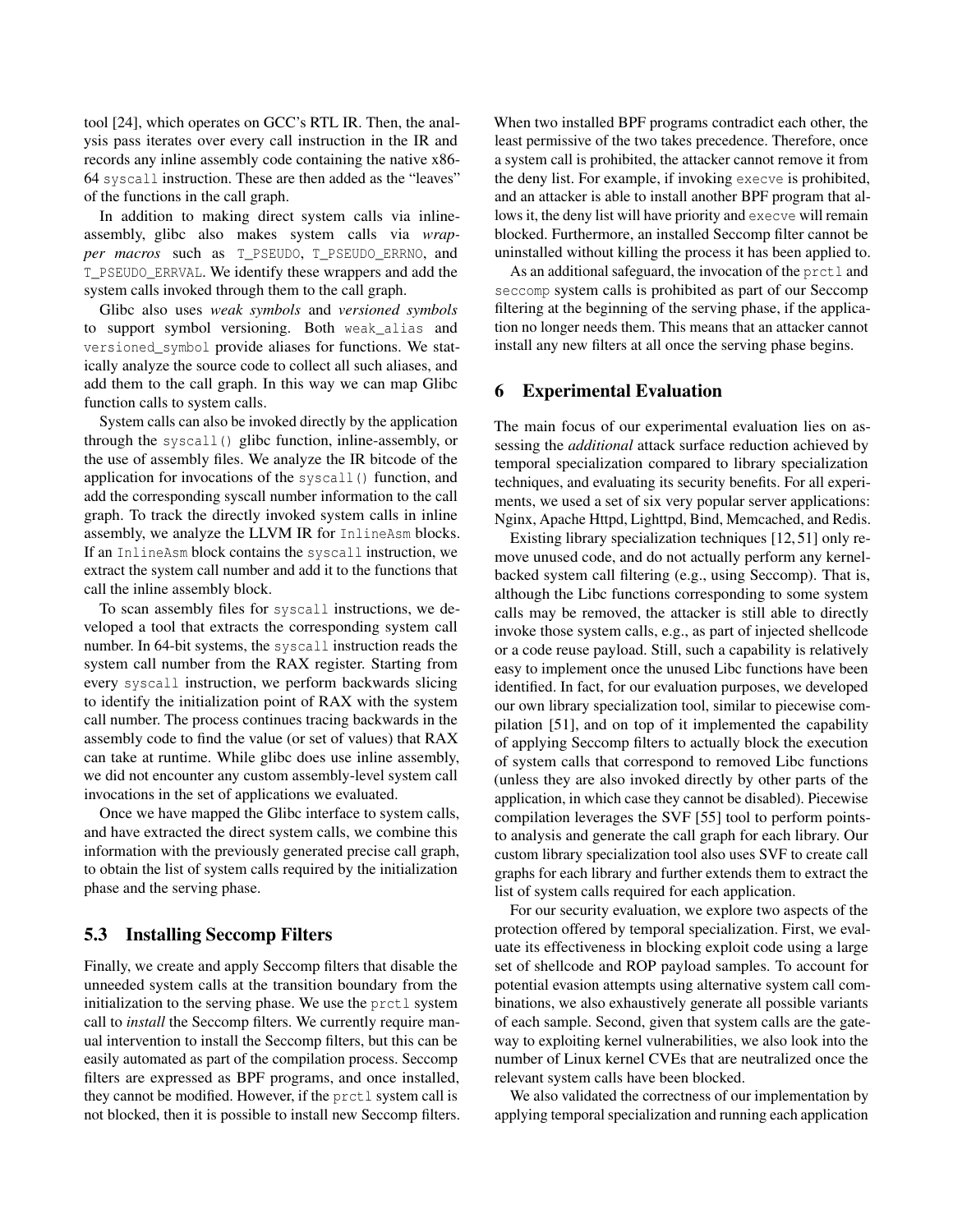<span id="page-8-0"></span>Table 1: "Argument type" and "address taken" pruning reduce the number of spurious edges on the call graph significantly.

| <b>Application</b> | <b>SVF</b> | $+$ Arg. Type | + Address Taken |
|--------------------|------------|---------------|-----------------|
| Nginx              | 38.2K      | 11.6K         | 11.5K           |
| Apache Httpd       | 23.8K      | 12.4K         | 11.1K           |
| Lighttpd           | 3.0K       | 2.7K          | 2.7K            |
| <b>Bind</b>        | 67.9K      | 33.7K         | 33.3K           |
| Memcached          | 7.6K       | 6.2K          | 5.8K            |
| Redis              | 33.8K      | 18.6K         | 18.6K           |

with various workloads. For each application, we performed 100 client requests and validated the responses, without encountering any issues. We also compared the server logs in both cases to further ensure the absence of any internal errors that are not visible at the client side.

# 6.1 Call Graph Analysis

Identifying the transition boundary between the initialization and serving phase for the applications we consider is straightforward. We begin by providing some further details for each application. For Nginx [\[7\]](#page-14-2), we use the default configuration with all the default modules enabled. Nginx has three functions that can act as transition points to the serving phase: ngx\_worker\_process\_cycle and ngx\_single\_process\_cycle are used for handling client requests, while ngx\_cache\_manager\_process\_cycle is responsible for cache management. Each of them runs in its own separate thread.

We use the vanilla configuration of Apache Httpd [\[15\]](#page-14-3), statically compiled with libapr and libapr-util to make our analysis simpler. Our configuration enables all default modules. The transition boundary of the serving phase is the child\_main function.

Lighttpd has an event-driven architecture, not relying on a primary–secondary process model. It can be launched with a configurable number of processes, and each process executes the server\_main\_loop function to handle client requests.

Bind is one of the most widely used DNS servers, acting as both an authoritative name server and as a recursive resolver. Bind uses multi-threading to handle client requests and enters the serving phase after creating the secondary threads, by invoking the isc\_app\_ctxrun function.

Memcached and Redis are both in-memory key-value databases. Similarly to Lighttpd, Memcached also has an event-driven architecture and executes the worker\_libevent function to serve client requests. In Redis, the aeMain function serves as the event processing loop.

As shown in Table [1,](#page-8-0) these applications vary in complexity, with the number of edges in the initial call graph (generated by SVF) ranging from 3K for Lighttpd to 67.9K for Bind. By applying our pruning techniques based on argument types

<span id="page-8-1"></span>Table 2: Breakdown of the time (in minutes) required for each step of our analysis.

| <b>Application Bitcode</b> | Size(MB) | <b>Default</b><br>(min) | SVF w.<br>Arg. Type | + Addr.<br>Taken | Temp.<br>Total |
|----------------------------|----------|-------------------------|---------------------|------------------|----------------|
| Nginx                      | 1.9      |                         | $+80$               | $+2$             | 83             |
| Apache                     | 2.1      | 3                       | $+13$               | $+1$             | 17             |
| Lighttpd                   | 1.0      |                         | $+1$                | $+1$             | 3              |
| <b>Bind</b>                | 11.0     | 3                       | $+5.54$             | $+5$             | 562            |
| Memcached                  | 1.6      |                         | $+1$                | $+1$             | 3              |
| Redis                      | 9.2      |                         | $+2.1$              | $+1$             | 23             |

<span id="page-8-2"></span>Table 3: Number of system calls retained (out of 333 available) after applying library debloating and temporal specialization.

| Application | Library           | <b>Temporal Specialization</b> |                |  |  |
|-------------|-------------------|--------------------------------|----------------|--|--|
|             | <b>Debloating</b> | <b>Initialization</b>          | <b>Serving</b> |  |  |
| Nginx       | 104               | 104                            | 97             |  |  |
| Apache      | 105               | 94                             | 79             |  |  |
| Lighttpd    | 95                | 95                             | 76             |  |  |
| <b>Bind</b> | 127               | 99                             | 85             |  |  |
| Memcached   | 99                | 99                             | 84             |  |  |
| Redis       | 90                | 90                             | 82             |  |  |

and taken addresses, the precision of the points-to analysis improves significantly, reducing the number of spurious edges to half or even less, especially for the most complex applications. This improvement allows us to disable more system calls during the serving phase of each application. For example, in case of Apache Httpd, using the more imprecise results of SVF alone does not allow the removal of security-sensitive system calls such as execve.

The complexity of each application affects the analysis time required to generate the call graph. Table [2](#page-8-1) shows the breakdown of the amount of time required for generating the call graph in each step, with the total time for the whole toolchain in the last column. We compiled each application 10 times and report the average time. The compilation time is only a few seconds different in each case for all applications. The analysis time ranges from three minutes for Lighttpd to more than nine hours for Bind. The most time-consuming aspect of our approach is running Andersen's points-to analysis algorithm, which is expected. While one could use other algorithms, such as Steensgard's [\[54\]](#page-16-8), which are both more efficient and more scalable, they come at the price of precision. We discuss other algorithms and tools which can be used to generate call graphs in Section [7.](#page-12-0)

# <span id="page-8-3"></span>6.2 Filtered System Calls

We compare our approach with library specialization [\[12,](#page-14-0) [51\]](#page-16-1) to show the benefit of applying temporal specialization. As shown in Table [3,](#page-8-2) once entering the long-term serving phase,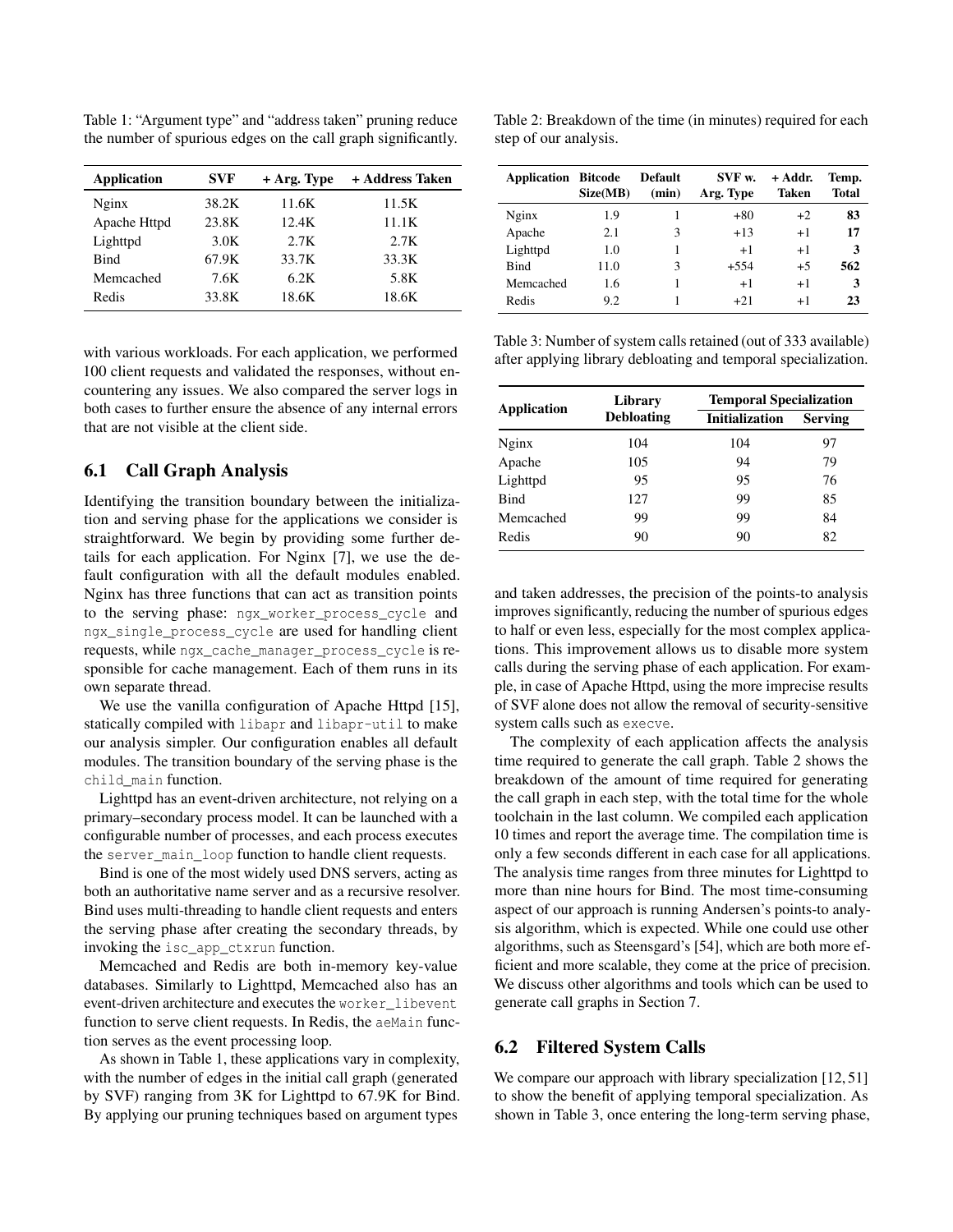<span id="page-9-0"></span>

|                      | <b>Syscall</b> |      | <b>Nginx</b> |      | <b>Apache Httpd</b> |      | Lighttpd |      | <b>Bind</b> |      | <b>Memcached</b> |      | <b>Redis</b> |  |
|----------------------|----------------|------|--------------|------|---------------------|------|----------|------|-------------|------|------------------|------|--------------|--|
|                      |                | Lib. | Temp.        | Lib. | Temp.               | Lib. | Temp.    | Lib. | Temp.       | Lib. | Temp.            | Lib. | Temp.        |  |
|                      | clone          | Х    |              | х    | $X^*$               | Х    | $X^*$    | х    | $X^*$       | х    | X*               | x    | X*           |  |
| <b>Cmd Execution</b> | execveat       |      |              |      |                     |      |          |      |             |      |                  |      |              |  |
|                      | execve         |      |              |      |                     |      | ❖        |      |             |      |                  |      |              |  |
|                      | fork           |      |              |      |                     |      |          |      |             |      |                  |      |              |  |
|                      | ptrace         |      |              |      |                     |      |          |      |             |      |                  |      |              |  |
|                      | chmod          | x    |              |      |                     |      |          |      |             |      |                  |      |              |  |
|                      | mprotect       | х    |              |      |                     |      |          |      |             |      |                  |      |              |  |
|                      | setgid         |      |              |      |                     |      |          |      |             |      |                  |      |              |  |
| Permission           | setreuid       |      |              |      |                     |      |          |      |             |      |                  |      |              |  |
|                      | setuid         | Х    | х            | х    |                     | х    | ✓        | х    |             |      |                  |      |              |  |
|                      | accept4        | X    |              |      | x                   |      | X        |      |             |      |                  |      |              |  |
|                      | accept         |      |              |      |                     |      |          |      |             |      |                  |      |              |  |
|                      | bind           |      |              |      |                     |      |          |      |             |      |                  |      |              |  |
|                      | connect        |      |              |      |                     |      |          |      |             |      |                  |      |              |  |
| Networking           | listen         |      |              |      |                     |      |          |      |             |      |                  |      |              |  |
|                      | recvfrom       |      |              |      |                     |      |          |      |             |      |                  |      |              |  |
|                      | socket         | х    |              |      |                     |      |          |      | Х           |      |                  |      |              |  |

Table 4: Critical system calls removed by library specialization ("Lib.") and temporal specialization ("Temp.").

 $\checkmark$ : System call is removed.  $\checkmark$ : System call is not removed.

❖: Can be mitigated by applying configuration-driven debloating [\[34\]](#page-15-7) (details in Section [6.2\)](#page-8-3).

\* : Can be mitigated by applying API specialization (details in Section [6.3\)](#page-10-0).

temporal specialization retains fewer system calls than static library debloating. Although in most cases the reduction is not significant (in the best case for Bind, the number of system calls drops from 127 to 85, while in the worst case for Nginx, only 7 system calls are removed), a more crucial question is whether the removed system calls are "critical" or not, i.e., whether they will hinder the execution of exploit code that relies on them.

As a first step towards answering this question, Table [4](#page-9-0) shows which critical system calls are filtered in each application after applying library debloating and temporal specialization. We chose a set of 17 security-critical system calls which are used as part of shellcode and ROP payloads (more details on this data set are provided in Section [6.3\)](#page-10-0). As shown in Table [4,](#page-9-0) temporal specialization removes a total of 53 critical system calls across all applications, compared to just 35 for library debloating alone—an overall increase by 51%.

We group these system calls according to their functionality into three categories to analyze further the impact of temporal specialization. *Command Execution* includes system calls used to execute arbitrary code. *Permission* includes system calls which can be used to modify user, file, or memory permissions. *Networking* contains system calls mostly used in establishing network connections.

Command Execution The system calls execveat, fork and ptrace can be filtered across all applications by both techniques. No application uses execveat or ptrace. In place of the former most use execve, while the use of the latter is rare. The reason no application uses the fork system call is that Libc's fork function actually uses the clone system call. The widely used by exploit code execve system call is also used in many applications to spawn child processes, so it can not be removed by library debloating.

After entering the serving phase, however, most servers do not need to invoke execve anymore, and thus temporal specialization can remove it. This has significant security benefits, as also discussed in the next section. For Lighttpd and Redis, we manually verified that execve was invoked only if the application was launched with a specific run-time configuration option that is *disabled by default*. Therefore, the prior application of some form of configuration-driven debloating [\[34\]](#page-15-7) would allow temporal specialization to successfully remove execve from all six applications.

**Permissions** Four of the permission system calls (chmod, setgid, setuid, and setreuid) can be filtered in all applications, except Nginx. As allocating memory and setting its permissions is a crucial operation for most applications, the mprotect system call cannot be filtered under any circumstances. As we discuss in Section [6.3,](#page-10-0) we could still enforce a more restrictive invocation policy for this system call by limiting the allowable permissions to be applied on memory pages, as after the initialization phase it is unlikely that *executable* memory will need to be allocated.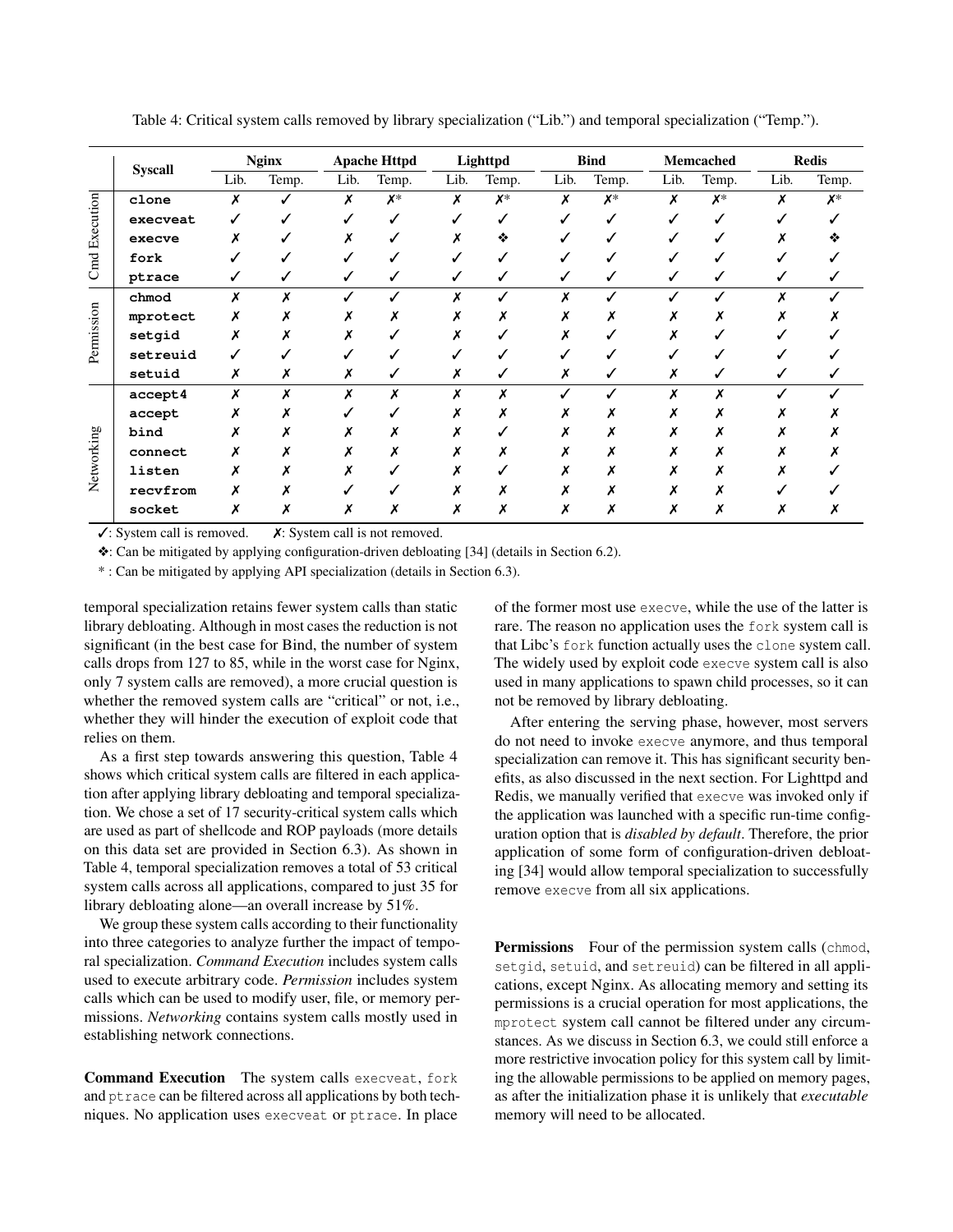Table 5: Equivalent system calls.

<span id="page-10-1"></span>

| System call | Equivalent System call(s)                                         |
|-------------|-------------------------------------------------------------------|
| execve      | execveat.                                                         |
| accept      | accept4                                                           |
| dup         | dup2, dup3                                                        |
| eventfd     | event fd2                                                         |
| chmod       | fchmodat                                                          |
| recy        | recvfrom, read                                                    |
| send        | sendto, write                                                     |
| open        | openat                                                            |
| select      | pselect6, epoll_wait, epoll_wait_old,<br>poll, ppoll, epoll_pwait |

Networking Neither approach can filter system calls used for creating network connections (socket, connect). This is because server applications may establish connections with other backend services, such as databases.

Although we expected listen and bind to be removed by temporal specialization, as these operations are typically part of the initialization phase, they are only removed in Apache Httpd, Lighttpd and Redis (only listen). We suspect that the reason they remain in the rest is related to the remaining overapproximation in the call graph, and we plan to further analyze these cases as part of our future work.

#### <span id="page-10-0"></span>6.3 Exploit Code Mitigation

To evaluate the security benefits of temporal specialization, we collected a large and diverse set of exploit payloads. This set consists of 53 shellcodes from Metasploit [\[5\]](#page-14-8), 514 shellcodes from Shell-storm [\[9\]](#page-14-9), and 17 ROP payloads (from PoCs and in-the-wild exploits). Shellcodes are generic and can work against every application. Although the ROP payload of a given proof-of-concept exploit is meant to be used against a specific application, since all these payloads use one or more system calls to interact with the operating system, their final intent can be generalized irrespective of the target application. Thus, for ROP payloads, we make the conservative assumption that each can be used against any of our test applications.

#### 6.3.1 Shellcode Analysis

For Metasploit, we use the msfvenom utility to generate a binary for each of the 53 available Linux payloads. We then disassemble each generated file to extract the system calls used. Similarly, we extract the system calls used by the 514 payloads collected from Shell-storm. Finally, we compare the set of system calls used in each payload with the set of system calls available in each application after applying library specialization and temporal specialization, to get the number of shellcodes "broken" in each case. We consider a payload broken if at least one of the system calls it relies on is removed. For instance, the bind tcp shellcode uses six system calls: setsockopt, socket, bind,

mprotect, accept and listen. Temporal specialization blocks bind in Lighttpd and Apache Httpd, and the attacker can no longer successfully run this shellcode.

To account for potential evasion attempts by swapping blocked system calls with equivalent ones, we also exhaustively generate all possible variants of each shellcode using other system call combinations that provide the same functionality. For instance, replacing accept with accept 4 maintains the same functionality, but would allow an attacker to bypass a filter that restricts only one of them. Starting from our initial set of 567 shellcodes, we generate 1726 variants according to the equivalent system calls listed in Table [5.](#page-10-1)

We have summarized the results regarding the number of blocked shellcodes for each application by each specialization technique in Table [6.](#page-11-0) As shown in the row titled "All Shellcodes," for each of the six tested applications, temporal specialization successfully breaks a higher number of shellcode variants compared to library debloating. The improvement is significant in Lighttpd (1248 with temporal vs. 919 with library specialization), Apache Httpd (1466 vs. 1097), Nginx (1249 vs. 923), and Redis (1307 vs. 1165), while it is marginal for Memcached (1319 vs. 1258) and Bind (1341 vs. 1258).

Payloads can be categorized according to the task they perform. The broad categories include i) payloads that open a port and wait for the attacker to connect and launch a shell, ii) payloads that connect back and launch a reverse shell, iii) payloads that execute arbitrary commands, and iv) payloads that perform system operations, e.g., access a file or add a user. The first four rows in Table [6](#page-11-0) provide the number of broken payloads in each of these categories. We see that 90% of the payloads that open a port are broken with temporal specialization. For Apache Httpd, although 88% of the "connect" and 91% of the "execute" shellcodes are broken with our approach, none of the two specialization schemes perform well for payloads that perform file operations. This is because file system operations are required by applications during both the initialization and the serving phases.

Achieving arbitrary remote code execution provides an attacker the ultimate control over a target system. Removing the ability to execute commands thus has a more significant impact on restricting an attacker's actions compared to blocking payloads of other categories, e.g. payloads that open a port. The execve system call is the most crucial for executing arbitrary commands, and as shown in Table [4,](#page-9-0) it can be removed in Apache Httpd, Nginx, Memcached and Bind by applying temporal specialization. This can also be seen in the row titled "Execute Command" in Table [6,](#page-11-0) where more than 80% of the shellcodes that aim to achieve arbitrary command execution are broken in Nginx, Apache Httpd, Bind, and Memcached. In these cases, the attacker is heavily restricted, and even if payloads in other categories (e.g., network connection establishment) are successful, the capability of executing arbitrary commands is still restricted.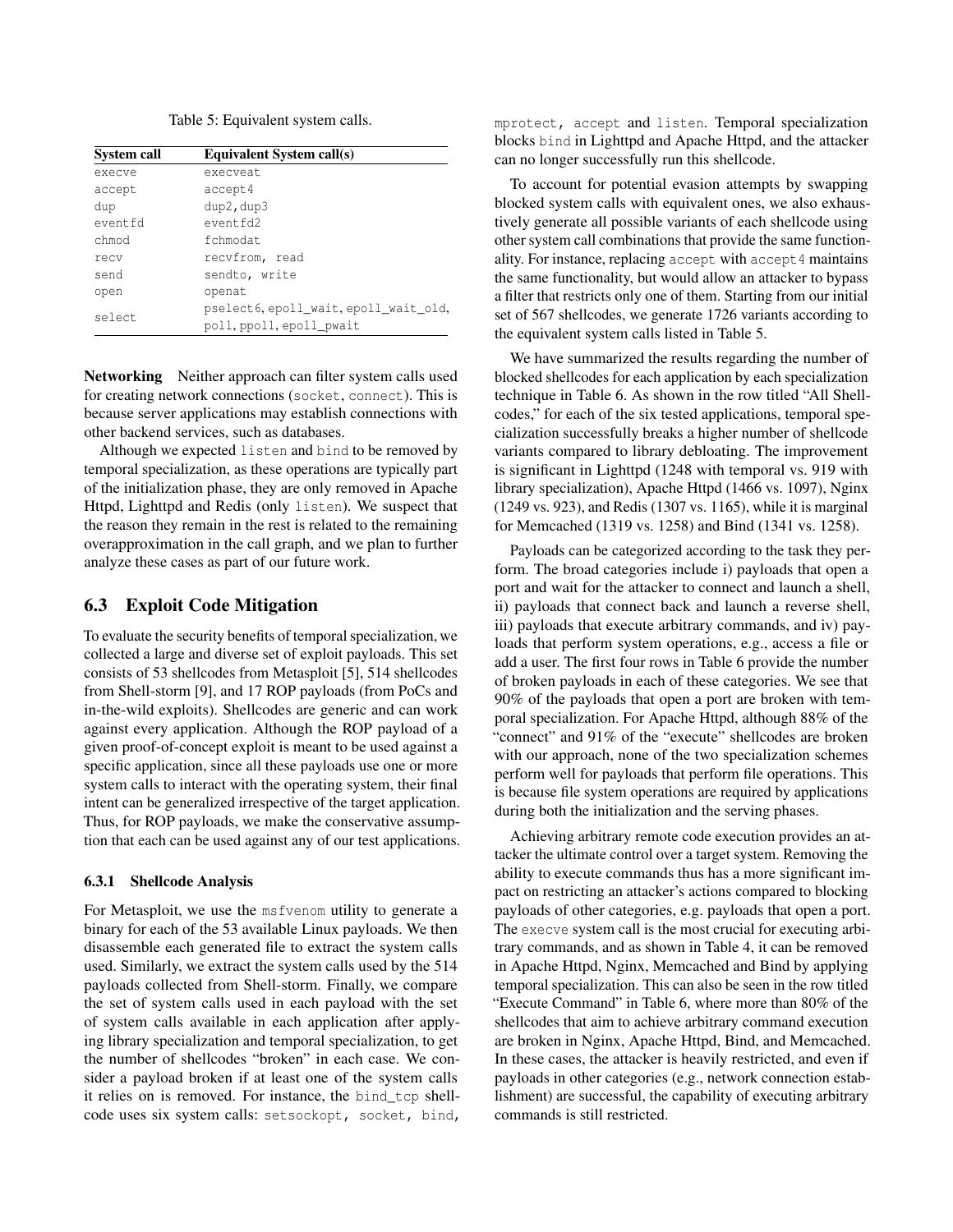| <b>Payload Category</b>  | Count | <b>Nginx</b> |                         | <b>Apache Httpd</b> |                |           | Lighttpd   |            | Bind           |                         | Memcached               |           | <b>Redis</b> |  |
|--------------------------|-------|--------------|-------------------------|---------------------|----------------|-----------|------------|------------|----------------|-------------------------|-------------------------|-----------|--------------|--|
|                          |       | Lib.         | Temp.                   | Lib.                | Temp.          | Lib.      | Temp.      | Lib.       | Temp.          | Lib.                    | Temp.                   | Lib.      | Temp.        |  |
| Open Port                | 560   | 334 (60%)    | 471 (84%)               | 199 (71%)           | 546 (98%)      | 330 (59%) | 525 (94%)  | 500 (89%)  | 505 (90%)      | 471 (84%)               | 479 (85%)               | 439 (78%) | 527 (94%)    |  |
| <b>Create Connection</b> | 366   | 245 (67%)    | 313 (86%)               | 268 (73%)           | 321 (87%)      | 263 (71%) | 271 (74%)  | 313 (85%)  | 314 (85%)      | 289 (79%)               | 314 (85%)               | 280 (76%) | 293 (80%)    |  |
| <b>Execute Command</b>   | 408   | 223 (54%)    | 340 (83%)               | 247 (60%)           | 370 (91%)      | 223 (54%) | 273 (67%)  | 338 (83%)  | 358 (88%)      | 352 (86%)               | 362 (89%)               | 259 (63%) | 274 (67%)    |  |
| <b>System Operations</b> | 392   | 121 (30%)    | 125 (32%)               | 183 (46%)           | 229 (58%)      | 103(26%)  | 179 (46%)  | 107(27%)   | 164(42%)       | 146 (37%)               | 164 (42%)               | 187 (47%) | 213(54%)     |  |
| <b>All Shellcodes</b>    | 1726  | 923(53%)     | $1249(72\%)$            | 1097(63%)           | 1466(85%)      | 919 (53%) | 1248 (72%) | 1258 (72%) | 1341 (78%)     | 1258 (72%)              | 1319(77%)               | 1165(68%) | $1307(76\%)$ |  |
| <b>Change Permission</b> |       | $0(0\%)$     | $0\%$<br>0 <sup>0</sup> | $0(0\%)$            | $0\%$<br>0(    | $0(0\%)$  | $0(0\%)$   | $0(0\%)$   | $0(0\%)$       | 0 <sup>0</sup><br>$0\%$ | $0\%$<br>0 <sup>0</sup> | $0(0\%)$  | $0(0\%)$     |  |
| <b>Execute Command</b>   | 14    | $7(50\%)$    | 14 (100%)               | 7(50%)              | 14 (100%)      | 7(50%)    | $7(50\%)$  | 14 (100%)  | 14 (100%)      | 14 (100%)               | 14 (100%)               | $7(50\%)$ | 7(50%)       |  |
| <b>All ROP Payloads</b>  | 17    | 7(41%)       | $82\%$<br>14 (          | 7(41%)              | $82\%$<br>14 ( | 7(41%)    | 7(41%)     | 14 (82%)   | $82\%$<br>14 ( | 14 (82%)                | 14 (82%)                | 7(41%)    | 7(41%)       |  |

<span id="page-11-0"></span>Table 6: Number (and percentage) of payloads broken by library ("Lib.") and temporal ("Temp.") specialization for each category.

#### 6.3.2 ROP Payload Analysis

We collected a set of 17 publicly available ROP payload samples for Linux (details for each one are provided in Table [8](#page-17-1) in the appendix). We follow the same strategy as with the shellcodes and make the generic assumption that each of the payloads can be used against any of our tested applications.

From a system call perspective, ROP payloads are much simpler and usually aim towards either allocating executable memory for enabling the execution of second-stage shellcode, or invoking execve or similar system calls for direct command execution. ROP payloads can thus be broadly categorized into these two categories. The last three rows in Table [6](#page-11-0) provide the number of ROP payloads in the two categories and their combined results. Ten ROP payloads attempt to execute commands and temporal specialization blocks all of them in four applications (Apache Httpd, Nginx, Memcached and Bind). In case of Lighttpd and Redis, because execve is used even in the serving phase (when used with a specific non-default configuration), temporal specialization cannot filter it. Neither library nor temporal specialization can block any payloads that try to change in-process memory permissions. This is because mprotect is used by all applications for memory allocation and permission assignment.

#### 6.3.3 What Else can Attackers Do?

Assuming command execution (e.g., through execve and the like) has been blocked, attackers may resort to other system calls to achieve their goals. Meterpreter [\[6\]](#page-14-10) is an advanced payload that uses DLL injection to inject malicious code into a process. Using such a payload would remove the requirement of using execve directly to launch external binaries, and instead allows the attacker to inject the necessary code to perform any operation as part of the vulnerable process itself. While Meterpreter (in its original form) is only available for Windows, there are equivalents for Linux which use the ptrace system call. However, none of the applications in our dataset require this system call, so it can be filtered in all cases. Furthermore, by default, this capability is limited to processes that have a predefined relationship with the target process since Linux kernel v3.2 due to the associated security

risks. The traced process should either be a child process of the tracer, or should have tracing enabled using prctl.

Even if ptrace is not available, there are other system call combinations that could be leveraged to perform DLL injection. For example, Linux applications have the option of dynamically loading shared objects after program launch, using the dlopen and dlsym functions. Even if these two functions are not available, the attacker can simply emulate their functionality using the open, mmap, and close system calls to inject a malicious library. Given that these are very basic operations, it is unlikely that library or temporal specialization will be able to remove these system calls. However, a crucial requirement of DLL injection is to place the injected DLL in *executable* memory. When an application enters its serving phase it will definitely need mmap to allocate memory, but this memory is typically used for data which is not executable. Applying argument-level API specialization [\[41\]](#page-15-12) in this case would prevent the attacker from mapping executable memory once the application enters the serving phase, thereby preventing these attacks.

The set of system calls used for file operations can also be leveraged by an attacker to gain command execution. Consider the case of an attacker writing to a file in the crontab folder by invoking open, write, and close. In this case, the crond service will run an attacker-controlled script which gives them the capability of executing arbitrary commands. While applying argument-level API specialization [\[41\]](#page-15-12) can potentially protect against such a scenario (assuming the file paths can be predetermined), our approach cannot prevent such cases in general if file permissions are not set properly. For instance, regular programs should not have write access to sensitive folders like crontab.

# 6.4 Kernel Security Evaluation

System calls are the main entry point into the kernel. Although system calls (especially security-critical ones) are mainly used by attackers to perform unauthorized operations as part of exploiting a vulnerable process, they can also be used to exploit vulnerabilities in the underlying kernel. Previous works [\[31](#page-15-4)[–33,](#page-15-13) [46\]](#page-16-9) have shown that malicious users can target the kernel to perform privilege escalation or leak sensi-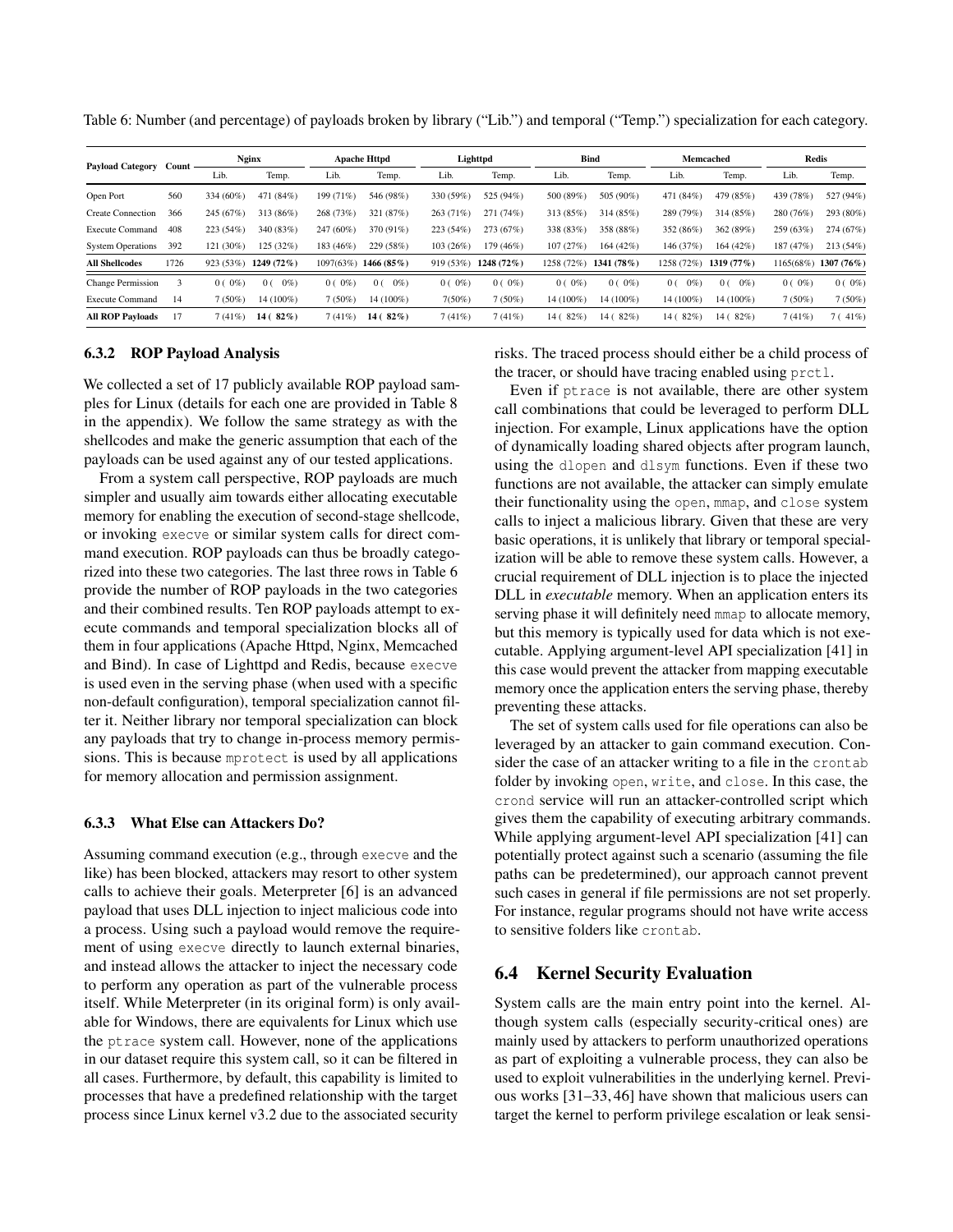| <b>CVE</b>     | System Call(s)           | <b>Description</b>                                                                       | Library | <b>Temporal</b> |
|----------------|--------------------------|------------------------------------------------------------------------------------------|---------|-----------------|
| CVE-2018-18281 | execve(at), mremap       | Allows user to gain access to a physical page after it has been released.                |         |                 |
| CVE-2016-3672  | execve (at)              | Allows user to bypass ASLR by disabling stack consumption resource limits.               |         |                 |
| CVE-2015-3339  | execve (at)              | Race condition allows privilege escalation by executing program.                         |         |                 |
| CVE-2015-1593  | execve (at)              | Bug in stack randomization allows attackers to bypass ASLR by predicting top of stack.   |         |                 |
| CVE-2014-9585  | execve (at)              | ASLR protection can be bypassed du to bug in choosing memory locations.                  |         |                 |
| CVE-2013-0914  | execve (at)              | Allows local user to bypass ASLR by executing a crafted application.                     |         |                 |
| CVE-2012-4530  | execve (at)              | Sensitive information from the kernel can be leaked via a crafted application.           |         |                 |
| CVE-2012-3375  | epoll ctl                | Denial of service can be caused due to improper checks in epoll operations.              |         |                 |
| CVE-2011-1082  | epoll_(ctl, pwait, wait) | Local user can cause denial of service due to improper checks in epoll data structures.  |         |                 |
| CVE-2010-4346  | execve (at)              | Allows attacker to conduct NULL pointer dereference attack via a crafted application.    |         |                 |
| CVE-2010-4243  | uselib, execve(at)       | Denial of service can be caused via a crafted exec system call.                          |         |                 |
| CVE-2010-3858  | execve (at)              | Denial of service can be caused due to bug in restricting stack memory consumption.      |         |                 |
| CVE-2008-3527  | execve (at)              | Allows a local user to escalate privileges or cause DoS due to improper boundary checks. |         |                 |

Table 7: Kernel CVEs mitigated by filtering unneeded system calls.

tive information. In most cases, these attacks are performed by exploiting a kernel vulnerability that is triggered through a system call, when invoked with specially crafted arguments. By disabling system calls associated with kernel vulnerabilities we can thus reduce the attack surface of the kernel that is exposed to attackers. While filtering *security-critical* system calls is of importance in case of user-space vulnerability exploitation, it is important to note that *any* system call associated with a kernel vulnerability can be exploited to mount privilege escalation attacks.

To gain a better understanding of how filtering individual system calls impacts mitigating potential kernel vulnerabilities, we constructed the Linux kernel's call graph using KIRIN [\[64\]](#page-16-10). This allows us to identify all functions that are invoked as a result of specific system call invocations, and thus reason about which part of the kernel's code—and therefore which vulnerabilities—become inaccessible when blocking a given set of system calls.

To perform our analysis, we crawled the CVE website [\[1\]](#page-14-11) for Linux kernel vulnerabilities using a custom automated tool. Our tool extracts each CVE's relevant commit, and after parsing it in the Linux kernel's Git repository, finds the corresponding patch, and retrieves the relevant file and function that was modified by the patch. We discovered that while there were only a few CVEs directly associated with filtered system call code, many CVEs were associated with files and functions that were invoked exclusively by filtered system call code. By matching the CVEs to the call graph created by KIRIN, we were able to pinpoint all the vulnerabilities that are related to the set of system calls filtered by a given application under each specialization mechanism. This provides us with a metric to assess the attack surface reduction achieved by temporal specialization at the kernel level. This reduction is reflected in the number of CVEs neutralized for a given application after applying our Seccomp filters at the beginning of the serving phase.

Based on our analysis, a total of 53 CVEs are effectively removed in at least one of the six applications (i.e., the respective vulnerabilities cannot be triggered by the attacker) by temporal specialization. Out of the 53 vulnerabilities that can be mitigated by temporal specialization, 40 can be mitigated by system call filtering based on library debloating as well. Table 6 shows the 13 CVEs that are neutralized by temporal specialization, and which cannot be neutralized by library specialization in some or all applications. The last two columns correspond to the number of applications for which the CVE is neutralized for library debloating and temporal specialization, respectively.

# <span id="page-12-0"></span>7 Discussion and Limitations

Our approach does not remove any *code* from the protected program, and consequently cannot mitigate any vulnerabilities in the application itself, or reduce the code that could be reused by an attacker.

Similarly to other attack surface reduction techniques, the effectiveness of temporal specialization varies according to the specific requirements of a given application, and as our results show, it may not prevent all possible ways an attacker can perform harmful interactions with the OS. Our equivalent system call analysis attempts to quantify the evasion potential by replacing system calls with others, but depending on the attacker's specific goals, there may be more creative ways to accomplish them using the remaining system calls. For example, without our technique, an attacker could read the contents of a file simply by executing the cat program. Once the execve-family of system calls are blocked, the attacker would have to implement a more complex shellcode to open and read the file and write it to an already open socket. As part of our future work, we plan to extend our analysis by extracting the arguments passed to system calls and constraining them as well [\[41,](#page-15-12) [42\]](#page-15-14). This would further limit the attacker's capabilities when using the remaining system calls.

Although we have considered only server applications in this work, there could be benefit in applying temporal specialization to some client applications. In general, any application that follows the *initialization*/*serving* phase execution model can benefit from our approach. Examples of desktop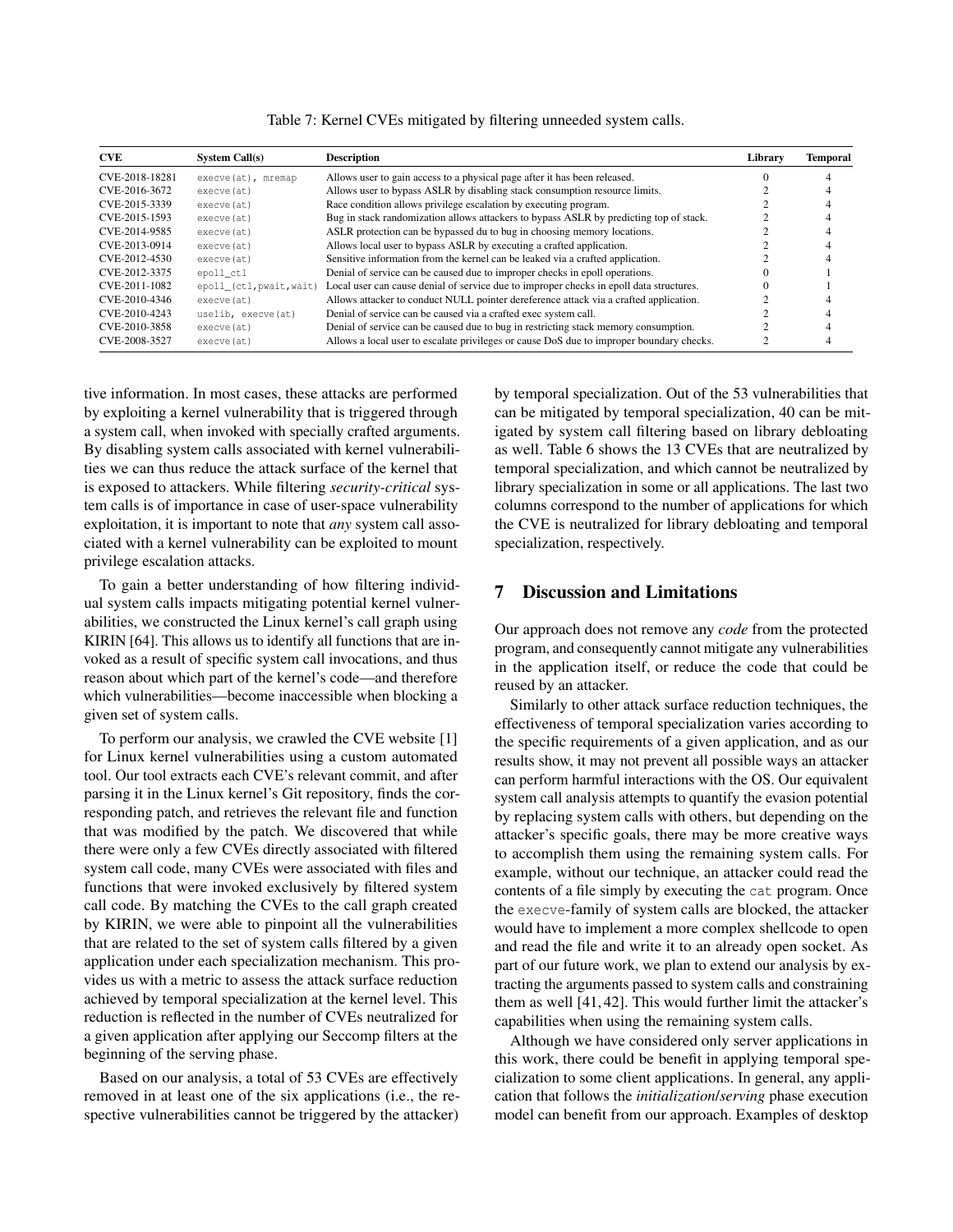applications which follow this model are ssh-agent [\[61\]](#page-16-11) and syslog-ng [\[10\]](#page-14-12). Further analysis of how well these applications follow the two-stage execution model has been left for future work.

Due to multiple inheritance with support for polymorphism in C++, our type-based matching currently supports only C code. We plan to extend our approach to support applications developed in C++ as part of our future work.

Additionally, we plan to investigate the use of alternative points-to analysis algorithms. In particular, the authors of TeaDSA [\[36\]](#page-15-15), which is the type-aware implementation of SeaDSA [\[23\]](#page-15-16), report better accuracy than SVF in some cases (typically for C++ applications) and worse in others (C applications). The authors acknowledge that TeaDSA is more precise for C++ applications than SVF. However, for C applications (e.g., OpenSSL), their results show that it is less precise than SVF. Moreover, the comparison in the paper is with the type-unaware SVF. Because most server applications are written in C, we anticipate the accuracy of our type-based pruning to be better than type-aware SeaDSA. Unfortunately we could not get TeaDSA to work with our applications due to crashes. We will explore TeaDSA and other points-to analysis algorithms as part of our future work.

Applications can dynamically load libraries through the dlopen and dlsym functions. Due to the dynamic nature of this feature, our current prototype does not support it.

# 8 Related Work

System call filtering based on policies derived through static or dynamic analysis has been widely used in host-based intrusion detection [\[18](#page-14-13)[–20,](#page-15-17) [29,](#page-15-18) [35,](#page-15-19) [44,](#page-16-12) [52,](#page-16-13) [58\]](#page-16-14). Since in this paper we focus on attack surface reduction through software specialization, we mainly discuss related works in this context.

Application Debloating Many previous works have focused on reducing the attack surface by removing unused code from the application's process address space. Mulliner and Neugschwandtner [\[43\]](#page-16-15) proposed one of the first approaches for preforming library debloating by removing non-imported functions from shared libraries at load time. Quach et al. [\[51\]](#page-16-1) improve library debloating by extending the compiler and the loader to remove all unused functions from shared libraries at load time. Agadakos et al. [\[12\]](#page-14-0) propose a similar library debloating approach at the binary level, through function boundary detection and dependency identification.

Porter et al. [\[47\]](#page-16-16) also perform library debloating, but load library functions only when requested by the application. While this is similar to our approach in taking the program execution phase into account, library functions are loaded and unloaded based on the need of the application, whereas we install restrictive filters (which cannot be removed) after the execution enters the serving phase.

Davidsson et al. [\[16\]](#page-14-14) analyze the complete software stack for web applications to create specialized libraries based on the requirements of both the server application binaries and PHP code. Song et al. [\[53\]](#page-16-17) apply data dependency analysis to perform fine-grained library customization of statically linked libraries. Shredder [\[41\]](#page-15-12) instruments binaries to restrict arguments passed to critical system API functions to a predetermined legitimate of possible values. Saffire [\[42\]](#page-15-14) performs call-site-specific argument-level specialization for functions at build time.

Another line of research on debloating focuses on using training to identify unused sections of applications. Qian et al. [\[48\]](#page-16-2) use training and heuristics to identify unnecessary basic blocks and remove them from the binary without relying on the source code. Ghaffarinia and Hamlen [\[21\]](#page-15-1) use a similar approach based on training to limit control flow transfers to unauthorized sections of the code.

Other works explore the potential of debloating software based on predefined feature sets. CHISEL [\[26\]](#page-15-6) uses reinforcement learning to debloat software based on test cases generated by the user. TRIMMER [\[25\]](#page-15-20) finds unnecessary basic blocks using an inter-procedural analysis based on userdefined configurations. DamGate [\[63\]](#page-16-18) rewrites binaries with *gates* to prevent execution of unused features.

While the above works focus on C/C++ applications, other works specifically focus on the requirements of other programming languages [\[30,](#page-15-21) [57,](#page-16-19) [62\]](#page-16-20). Jred [\[62\]](#page-16-20) uses static analysis on Java code to identify and remove unused methods and classes. Jiang et al. [\[30\]](#page-15-21) used data flow analysis to implement a feature-based debloating mechanism for Java. Azad et al. [\[13\]](#page-14-1) propose a framework for removing unnecessary features from PHP applications through dynamic analysis.

Kernel and Container Debloating KASR [\[65\]](#page-17-2) and FACE-CHANGE [\[66\]](#page-17-3) use dynamic analysis to create kernel profiles for each application by using training to identify used parts of the kernel. Kurmus et al. [\[37\]](#page-15-22) propose a method to automatically generate kernel configuration files to tailor the Linux kernel for specific workloads. Similarly, Acher et al. [\[11\]](#page-14-15) use a statistical supervised learning method to create different sets of kernel configuration files. Sysfilter [\[17\]](#page-14-16) is a static binary analysis framework that reduces the kernel's attack surface by restricting the system calls available to user-space processes.

Wan et al. [\[59\]](#page-16-3) use dynamic analysis to profile the required system calls of a container and generate relevant Seccomp filters. Due to the incompleteness of dynamic analysis, Confine [\[22\]](#page-15-2) uses static analysis to create similar Seccomp profiles to filter unnecessary system calls from containers. Docker-Slim [\[2\]](#page-14-17) is an open source tool which also relies on dynamic analysis to remove unnecessary files from Docker images. Similar to temporal debloating, SPEAKER [\[38\]](#page-15-3) separates the required system calls of containers in two main phases, booting and runtime. The approach only targets containers and relies on training to identify the system calls for each phase.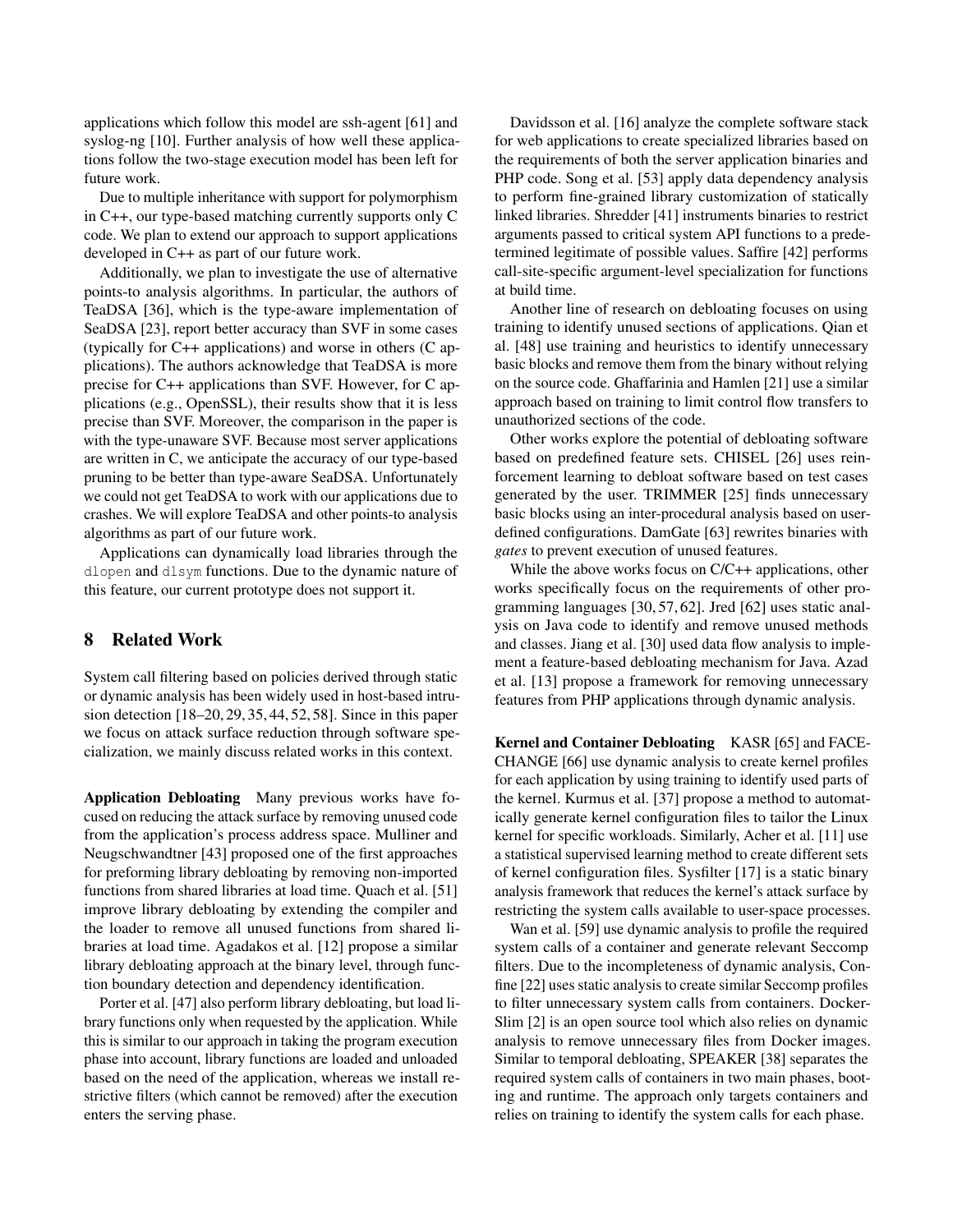# 9 Conclusion

We presented temporal system call specialization, a novel approach for limiting the system calls that are available to server applications after they enter their serving or stable state. Compared to previous software specialization approaches, which consider the whole lifetime of a program, temporal specialization removes many additional system calls, including dangerous ones such as execve, which are typically required by server applications only during their initialization phase.

For a given server application, we perform static analysis of the main program and all imported libraries to extract the set of system calls which are no longer used after the transition into the serving phase. As precise call graph generation is a known problem in static analysis, we perform multiple optimizations on top of existing points-to analysis algorithms to reduce the imprecision of the call graph, which helps in identifying a near-accurate set of used system calls.

We demonstrate the effectiveness of temporal specialization by evaluating it with six well known server applications against a set of shellcodes and ROP payloads. We show that temporal specialization disables 51% more security-critical system calls compared to existing library specialization approaches, breaking 77% of the shellcodes and 68% of the ROP payloads tested. In addition, 53 Linux kernel CVEs are mitigated once temporal specialization comes into effect, 13 of which are not preventable by library specialization.

As a best-effort attack surface reduction solution, temporal specialization is practical, easy to deploy, and significantly restricts an attacker's capabilities.

#### Acknowledgments

We thank our shepherd, Claudio Canella, the anonymous reviewers, and the members of the artifact evaluation committee for their helpful feedback. This work was supported by the Office of Naval Research (ONR) through award N00014-17-1- 2891, the National Science Foundation (NSF) through award CNS-1749895, and the Defense Advanced Research Projects Agency (DARPA) through award D18AP00045. Any opinions, findings, and conclusions or recommendations expressed herein are those of the authors and do not necessarily reflect the views of the ONR, NSF, or DARPA.

# References

- <span id="page-14-11"></span>[1] Common vulnerabilities and exposures database. [https://www](https://www.cvedetails.com).cvedetails.com.
- <span id="page-14-17"></span>[2] DockerSlim. [https://dockersl](https://dockersl.im).im.
- <span id="page-14-7"></span>[3] The LLVM compiler infrastructure. [http://llvm](http://llvm.org).org.
- <span id="page-14-5"></span>[4] Memcached. [https://memcached](https://memcached.org/).org/.
- <span id="page-14-8"></span>[5] Metasploit framework. [http://www](http://www.metasploit.com).metasploit.com.
- <span id="page-14-10"></span>[6] Meterpreter. [https : / / github](https://github.com/rapid7/metasploit-framework/wiki/Meterpreter/).com / rapid7 / [metasploit-framework/wiki/Meterpreter/](https://github.com/rapid7/metasploit-framework/wiki/Meterpreter/).
- <span id="page-14-2"></span>[7] Nginx. [https://www](https://www.nginx.com/).nginx.com/.
- <span id="page-14-4"></span>[8] Seccomp BPF (SECure COMPuting with filters). https : / / www.kernel.[org / doc / html / v4](https://www.kernel.org/doc/html/v4.16/userspace-api/seccomp_filter.html).16 / [userspace-api/seccomp\\_filter](https://www.kernel.org/doc/html/v4.16/userspace-api/seccomp_filter.html).html.
- <span id="page-14-9"></span>[9] Shell-storm. http://www.[shell-storm](http://www.shell-storm.org).org.
- <span id="page-14-12"></span>[10] Syslog NG. [https://www](https://www.syslog-ng.com/).syslog-ng.com/.
- <span id="page-14-15"></span>[11] Mathieu Acher, Hugo Martin, Juliana Pereira, Arnaud Blouin, Jean-Marc Jézéquel, Djamel Khelladi, Luc Lesoil, and Olivier Barais. Learning very large configuration spaces: What matters for Linux kernel sizes. Technical Report HAL-02314830, Inria Rennes - Bretagne Atlantique, 2019.
- <span id="page-14-0"></span>[12] Ioannis Agadakos, Di Jin, David Williams-King, Vasileios P Kemerlis, and Georgios Portokalidis. Nibbler: Debloating binary shared libraries. In *Proceedings of the 35th Annual Computer Security Applications Conference (ACSAC)*, pages 70–83, 2019.
- <span id="page-14-1"></span>[13] Babak Amin Azad, Pierre Laperdrix, and Nick Nikiforakis. Less is more: Quantifying the security benefits of debloating web applications. In *Proceedings of the 28th USENIX Security Symposium*, 2019.
- <span id="page-14-6"></span>[14] Lars Ole Andersen. *Program analysis and specialization for the C programming language*. PhD thesis, University of Cophenhagen, 1994.
- <span id="page-14-3"></span>[15] Apache. Apache Httpd, 2019. [https : / /](https://httpd.apache.org/) httpd.[apache](https://httpd.apache.org/).org/.
- <span id="page-14-14"></span>[16] Nicolai Davidsson, Andre Pawlowski, and Thorsten Holz. Towards automated application-specific software stacks. In *Proceedings of the 24th European Symposium on Research in Computer Security (ESORICS)*, 2019.
- <span id="page-14-16"></span>[17] Nicholas DeMarinis, Kent Williams-King, Di Jin, Rodrigo Fonseca, and Vasileios P. Kemerlis. Sysfilter: Automated system call filtering for commodity software. In *Proceedings of the International Conference on Research in Attacks, Intrusions, and Defenses (RAID)*, 2020.
- <span id="page-14-13"></span>[18] Henry Hanping Feng, Jonathon T Giffin, Yong Huang, Somesh Jha, Wenke Lee, and Barton P Miller. Formalizing sensitivity in static analysis for intrusion detection. In *Proceedings of the IEEE Symposium on Security & Privacy (S&P)*, pages 194–208, 2004.
- [19] Stephanie Forrest, Steven A Hofmeyr, Anil Somayaji, and Thomas A Longstaff. A sense of self for Unix processes. In *Proceedings of the IEEE Symposium on Security & Privacy (S&P)*, pages 120–128, 1996.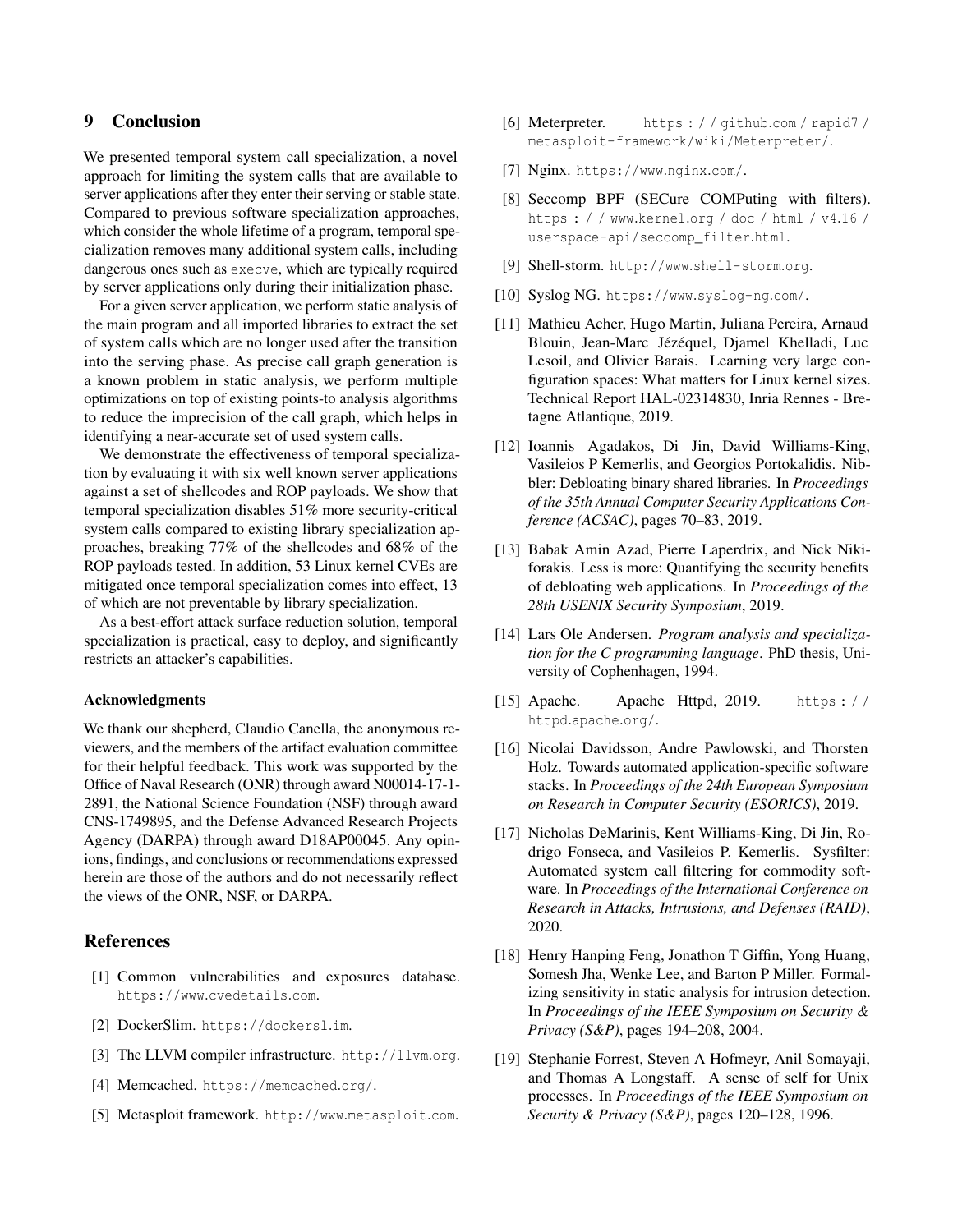- <span id="page-15-17"></span>[20] Tal Garfinkel, Ben Pfaff, and Mendel Rosenblum. Ostia: A delegating architecture for secure system call interposition. In *Proceedings of the Network and Distributed System Security Symposium (NDSS)*, 2004.
- <span id="page-15-1"></span>[21] Masoud Ghaffarinia and Kevin W. Hamlen. Binary control-flow trimming. In *Proceedings of the 26th ACM Conference on Computer and Communications Security (CCS)*, 2019.
- <span id="page-15-2"></span>[22] Seyedhamed Ghavamnia, Tapti Palit, Azzedine Benameur, and Michalis Polychronakis. Confine: Automated system call policy generation for container attack surface reduction. In *Proceedings of the International Conference on Research in Attacks, Intrusions, and Defenses (RAID)*, 2020.
- <span id="page-15-16"></span>[23] Arie Gurfinkel and Jorge A Navas. A context-sensitive memory model for verification of C/C++ programs. In *Proceedings of the International Static Analysis Symposium*, pages 148–168. Springer, 2017.
- <span id="page-15-11"></span>[24] Andreas Gustafsson. Egypt. [https://www](https://www.gson.org/egypt/egypt.html).gson.org/ [egypt/egypt](https://www.gson.org/egypt/egypt.html).html.
- <span id="page-15-20"></span>[25] Ashish Gehani Hashim Sharif, Muhammad Abubakar and Fareed Zaffar. Trimmer: Application specialization for code debloating. In *Proceedings of the 33rd ACM/IEEE International Conference on Automated Software Engineering (ASE)*, 2018.
- <span id="page-15-6"></span>[26] Kihong Heo, Woosuk Lee, Pardis Pashakhanloo, and Mayur Naik. Effective program debloating via reinforcement learning. In *Proceedings of the 24th ACM Conference on Computer and Communications Security (CCS)*, 2018.
- <span id="page-15-10"></span>[27] Michael Hind. Pointer analysis: Haven't we solved this problem yet? In *Proceedings of the ACM SIGPLAN-SIGSOFT Workshop on Program Analysis for Software Tools and Engineering (PASTE)*, pages 54–61, 2001.
- <span id="page-15-0"></span>[28] Gerard J Holzmann. Code inflation. *IEEE Software*, (2):10–13, 2015.
- <span id="page-15-18"></span>[29] Kapil Jain and R Sekar. User-level infrastructure for system call interposition: A platform for intrusion detection and confinement. In *Proceedings of the Network and Distributed System Security Symposium (NDSS)*, 2000.
- <span id="page-15-21"></span>[30] Yufei Jiang, Can Zhang, Dinghao Wu, and Peng Liu. Feature-based software customization: Preliminary analysis, formalization, and methods. In *Proceedings of the 17th IEEE International Symposium on High Assurance Systems Engineering (HASE)*, 2016.
- <span id="page-15-4"></span>[31] Vasileios P. Kemerlis. *Protecting Commodity Operating Systems through Strong Kernel Isolation*. PhD thesis, Columbia University, 2015.
- <span id="page-15-5"></span>[32] Vasileios P. Kemerlis, Michalis Polychronakis, and Angelos D. Keromytis. ret2dir: Rethinking kernel isolation. In *Proceedings of the 23rd USENIX Security Symposium*, pages 957–972, 2014.
- <span id="page-15-13"></span>[33] Vasileios P. Kemerlis, Georgios Portokalidis, and Angelos D. Keromytis. kguard: Lightweight kernel protection against return-to-user attacks. In *Proceedings of the 21st USENIX Security Symposium*, 2012.
- <span id="page-15-7"></span>[34] Hyungjoon Koo, Seyedhamed Ghavamnia, and Michalis Polychronakis. Configuration-driven software debloating. In *Proceedings of the 12th European Workshop on Systems Security*, 2019.
- <span id="page-15-19"></span>[35] Christopher Kruegel, Engin Kirda, Darren Mutz, William Robertson, and Giovanni Vigna. Automating mimicry attacks using static binary analysis. In *Proceedings of the USENIX Security Symposium*, 2005.
- <span id="page-15-15"></span>[36] Jakub Kuderski, Jorge A Navas, and Arie Gurfinkel. Unification-based pointer analysis without oversharing. In *Proceedings of the Formal Methods in Computer Aided Design (FMCAD)*, pages 37–45. IEEE, 2019.
- <span id="page-15-22"></span>[37] Anil Kurmus, Reinhard Tartler, Daniela Dorneanu, Bernhard Heinloth, Valentin Rothberg, Andreas Ruprecht, Wolfgang Schroder-Preikschat, Daniel Lohmann, and Rudiger Kapitza. Attack surface metrics and automated compile-time OS kernel tailoring. In *Proceedings of the Network and Distributed System Security Symposium (NDSS)*, 2013.
- <span id="page-15-3"></span>[38] Lingguang Lei, Jianhua Sun, Kun Sun, Chris Shenefiel, Rui Ma, Yuewu Wang, and Qi Li. SPEAKER: Splitphase execution of application containers. In *Proceedings of the 12th Conference on Detection of Intrusions and Malware, and Vulnerability Assessment (DIMVA)*, pages 230–251, 2017.
- <span id="page-15-9"></span>[39] Yiwen Li, Brendan Dolan-Gavitt, Sam Weber, and Justin Cappos. Lock-in-pop: Securing privileged operating system kernels by keeping on the beaten path. In *Proceedings of the USENIX Annual Technical Conference (ATC)*, 2017.
- <span id="page-15-8"></span>[40] Steven McCanne and Van Jacobson. The BSD packet filter: A new architecture for user-level packet capture. In *Proceedings of the USENIX Winter Conference*, 1993.
- <span id="page-15-12"></span>[41] Shachee Mishra and Michalis Polychronakis. Shredder: Breaking Exploits through API Specialization. In *Proceedings of the 34th Annual Computer Security Applications Conference (ACSAC)*, 2018.
- <span id="page-15-14"></span>[42] Shachee Mishra and Michalis Polychronakis. Saffire: Context-sensitive function specialization against code reuse attacks. In *Proceedings of the 5th IEEE European Symposium on Security and Privacy (EuroS&P)*, 2020.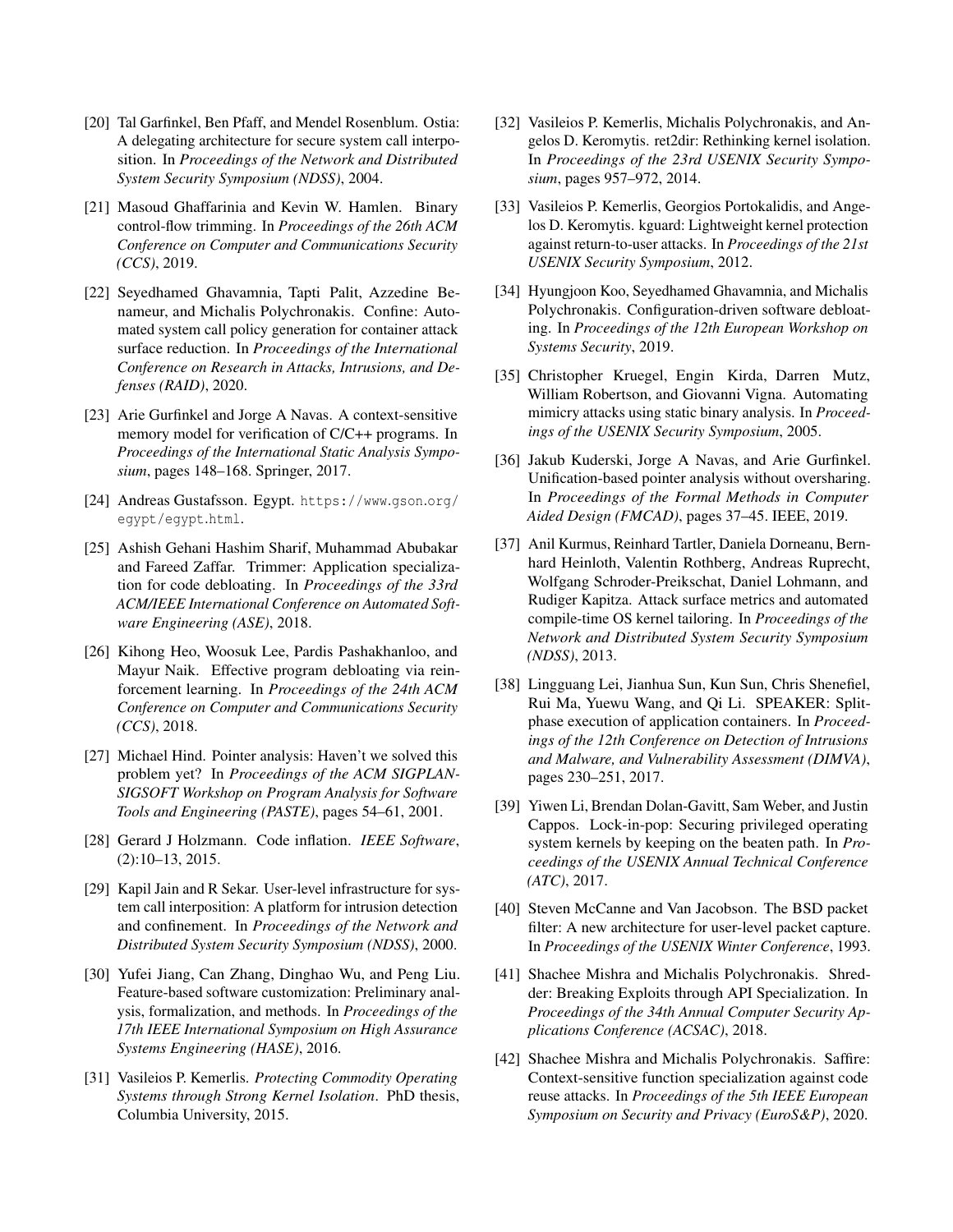- <span id="page-16-15"></span>[43] Collin Mulliner and Matthias Neugschwandtner. Breaking payloads with runtime code stripping and image freezing, 2015. Black Hat USA.
- <span id="page-16-12"></span>[44] Chetan Parampalli, R Sekar, and Rob Johnson. A practical mimicry attack against powerful system-call monitors. In *Proceedings of the ACM Symposium on Information, Computer and Communications Security (ASI-ACCS)*, pages 156–167, 2008.
- <span id="page-16-21"></span>[45] Fernando Magno Quintao Pereira and Daniel Berlin. Wave propagation and deep propagation for pointer analysis. In *Proceedings of the International Symposium on Code Generation and Optimization (CGO)*, pages 126–135, 2009.
- <span id="page-16-9"></span>[46] Marios Pomonis, Theofilos Petsios, Angelos D. Keromytis, Michalis Polychronakis, and Vasileios P. Kemerlis. kRˆX: Comprehensive kernel protection against just-in-time code reuse. In *Proceedings of the 12th European Conference on Computer Systems (EuroSys)*, pages 420–436, 2017.
- <span id="page-16-16"></span>[47] Chris Porter, Girish Mururu, Prithayan Barua, and Santosh Pande. Blankit library debloating: Getting what you want instead of cutting what you don't. In *Proceedings of the 41st ACM SIGPLAN Conference on Programming Language Design and Implementation (PLDI)*, pages 164–180, 2020.
- <span id="page-16-2"></span>[48] Chenxiong Qian, Hong Hu, Mansour Alharthi, Pak Ho Chung, Taesoo Kim, and Wenke Lee. RAZOR: A framework for post-deployment software debloating. In *Proceedings of the 28th USENIX Security Symposium*, 2019.
- <span id="page-16-0"></span>[49] Anh Quach, Rukayat Erinfolami, David Demicco, and Aravind Prakash. A multi-OS cross-layer study of bloating in user programs, kernel and managed execution environments. In *Proceedings of the Workshop on Forming an Ecosystem Around Software Transformation (FEAST)*, pages 65–70, 2017.
- <span id="page-16-4"></span>[50] Anh Quach and Aravind Prakash. Bloat factors and binary specialization. In *Proceedings of the 3rd ACM Workshop on Forming an Ecosystem Around Software Transformation (FEAST)*, pages 31–38, 2019.
- <span id="page-16-1"></span>[51] Anh Quach, Aravind Prakash, and Lok Yan. Debloating software through piece-wise compilation and loading. In *Proceedings of the 27th USENIX Security Symposium*, pages 869–886, 2018.
- <span id="page-16-13"></span>[52] Mohan Rajagopalan, Matti Hiltunen, Trevor Jim, and Richard Schlichting. Authenticated system calls. In *Proceedings of the International Conference on Dependable Systems and Networks (DSN)*, pages 358–367, 2005.
- <span id="page-16-17"></span>[53] Linhai Song and Xinyu Xing. Fine-grained library customization. In *Proceedings of the 1st ECOOP International Workshop on Software Debloating and Delayering (SALAD)*, 2018.
- <span id="page-16-8"></span>[54] Bjarne Steensgaard. Points-to analysis in almost linear time. In *Proceedings of the 23rd ACM SIGPLAN-SIGACT symposium on Principles of programming languages*, pages 32–41, 1996.
- <span id="page-16-6"></span>[55] Yulei Sui and Jingling Xue. SVF: interprocedural static value-flow analysis in LLVM. In *Proceedings of the 25th International Conference on Compiler Construction*, 2016.
- <span id="page-16-7"></span>[56] Yulei Sui, Ding Ye, and Jingling Xue. Detecting memory leaks statically with full-sparse value-flow analysis. *IEEE Transactions on Software Engineering*, 40(2):107– 122, 2014.
- <span id="page-16-19"></span>[57] Kanchi Gopinath Suparna Bhattacharya and Mangala Gowri Nanda. Combining concern input with program analysis for bloat detection. In *Proceedings of the ACM SIGPLAN International Conference on Object Oriented Programming Systems Languages & Applications (OOPSLA)*, 2013.
- <span id="page-16-14"></span>[58] David Wagner and Drew Dean. Intrusion detection via static analysis. In *Proceedings of the IEEE Symposium on Security & Privacy*, pages 156–168, 2001.
- <span id="page-16-3"></span>[59] Zhiyuan Wan, David Lo, Xin Xia, Liang Cai, and Shanping Li. Mining sandboxes for Linux containers. In *Proceedings of the 10th IEEE International Conference on Software Testing, Verification and Validation (ICST)*, pages 92–102, 2017.
- <span id="page-16-5"></span>[60] Jinpeng Wei and Calton Pu. TOCTTOU vulnerabilities in UNIX-style file systems: An anatomical study. In *Proceedings of the USENIX Conference on File and Storage Technologies (FAST)*, 2005.
- <span id="page-16-11"></span>[61] Tatu Ylönen. SSH Agent. [https://www](https://www.ssh.com/ssh/agent).ssh.com/ssh/ [agent](https://www.ssh.com/ssh/agent).
- <span id="page-16-20"></span>[62] Dinghao Wu Yufei Jiang and Peng Liu. Jred: Program customization and bloatware mitigation based on static analysis. In *Proceedings of the 40th Annual Computer Software and Applications Conference (ACSAC)*, 2016.
- <span id="page-16-18"></span>[63] Tian Lan Yurong Chen and Guru Venkataramani. Damgate: Dynamic adaptive multi-feature gating in program binaries. In *Proceedings of the Workshop on Forming an Ecosystem Around Software Transformation (FEAST)*, 2017.
- <span id="page-16-10"></span>[64] Tong Zhang, Wenbo Shen, Dongyoon Lee, Changhee Jung, Ahmed M. Azab, and Ruowen Wang. PeX: A